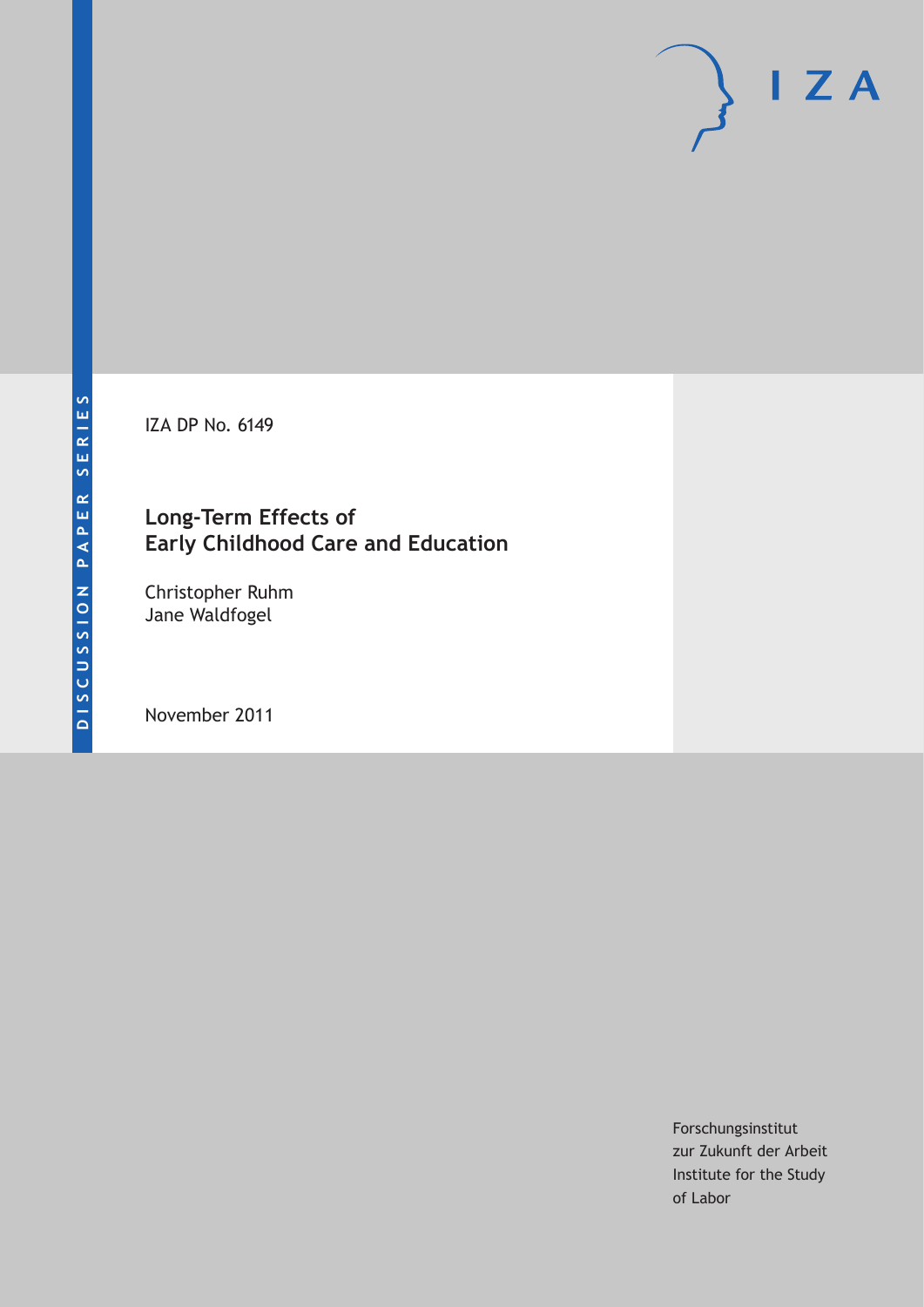# **Long-Term Effects of Early Childhood Care and Education**

# **Christopher Ruhm**

*University of Virginia, NBER and IZA* 

# **Jane Waldfogel**

*Columbia University and IZA* 

Discussion Paper No. 6149 November 2011

IZA

P.O. Box 7240 53072 Bonn Germany

Phone: +49-228-3894-0 Fax: +49-228-3894-180 E-mail: [iza@iza.org](mailto:iza@iza.org) 

Any opinions expressed here are those of the author(s) and not those of IZA. Research published in this series may include views on policy, but the institute itself takes no institutional policy positions.

The Institute for the Study of Labor (IZA) in Bonn is a local and virtual international research center and a place of communication between science, politics and business. IZA is an independent nonprofit organization supported by Deutsche Post Foundation. The center is associated with the University of Bonn and offers a stimulating research environment through its international network, workshops and conferences, data service, project support, research visits and doctoral program. IZA engages in (i) original and internationally competitive research in all fields of labor economics, (ii) development of policy concepts, and (iii) dissemination of research results and concepts to the interested public.

IZA Discussion Papers often represent preliminary work and are circulated to encourage discussion. Citation of such a paper should account for its provisional character. A revised version may be available directly from the author.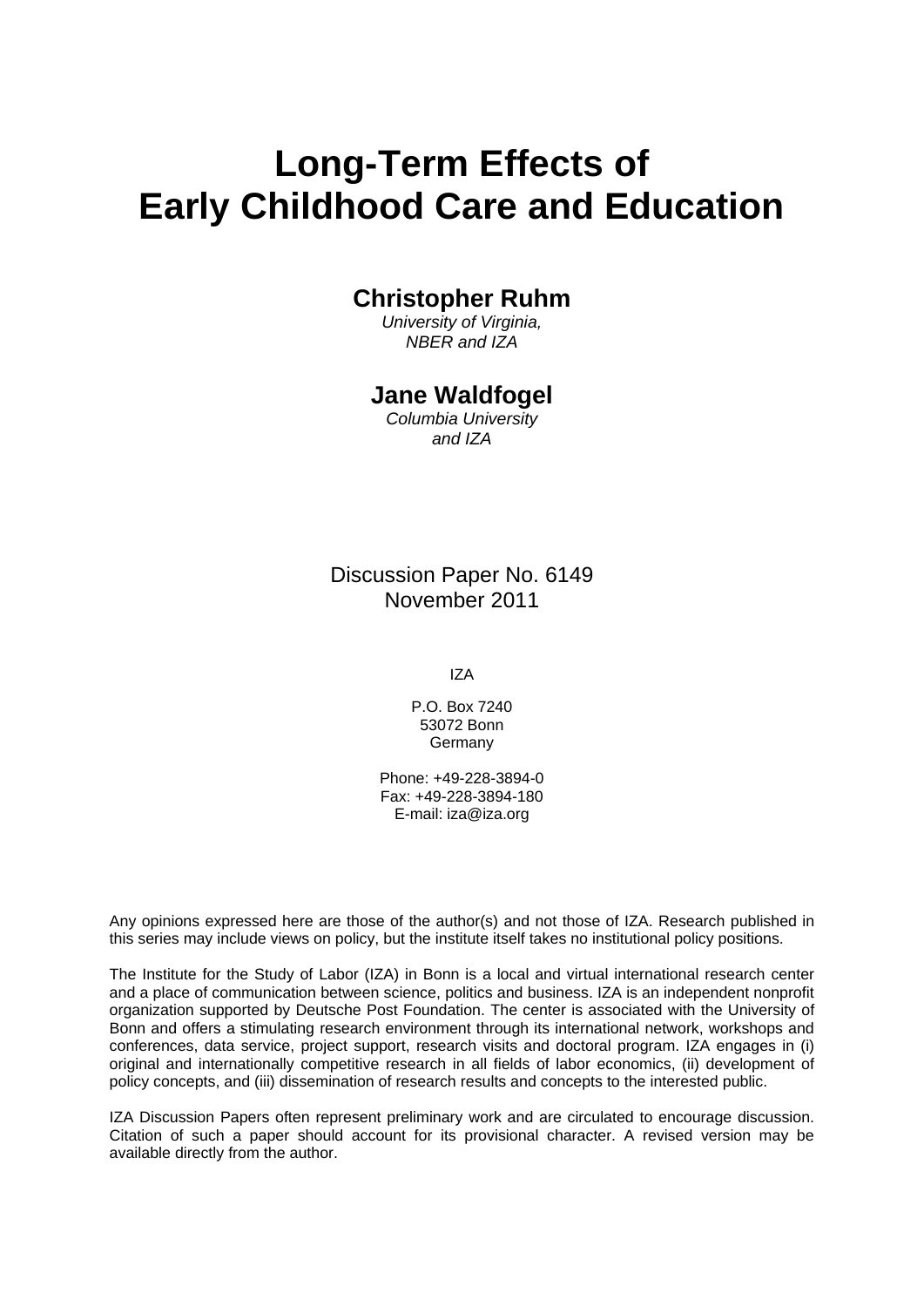IZA Discussion Paper No. 6149 November 2011

# **ABSTRACT**

# **Long-Term Effects of Early Childhood Care and Education[\\*](#page-2-0)**

This paper critically reviews what we know about the long-term effects of parental leave and early childhood education programs. We find only limited evidence that expansions of parental leave durations improved long-run educational or labor market outcomes of the children whose parents were affected by them, perhaps because benefits are hard to measure or confined to sub-groups, or because leave entitlements were sufficiently long, even before recent extensions, to yield most potential benefits. By contrast, expansions of early education generally yield benefits at school entry, adolescence, and for adults, particularly for disadvantaged children; however the gains may be less pronounced when high quality subsidized child care was available prior to the program expansion or when subsidies increased the use of low quality care.

JEL Classification: J13, J18, J48

Keywords: parental leave, early childhood care and education

Corresponding author:

 $\overline{a}$ 

Christopher Ruhm Frank Batten School of Leadership and Public Policy University of Virginia P.O. Box 400893 Charlottesville, VA 22904-4893 USA E-mail: [ruhm@virginia.edu](mailto:ruhm@virginia.edu)

<span id="page-2-0"></span><sup>\*</sup> Forthcoming in *Nordic Economic Policy Review*. We gratefully acknowledge support from the Eunice Kennedy Shriver National Institute of Child Health & Human Development (NICHD) through R01HD047215 as well as R24HD058486. The content is solely the responsibility of the authors and does not necessarily represent the official views of NICHD or the National Institutes of Health.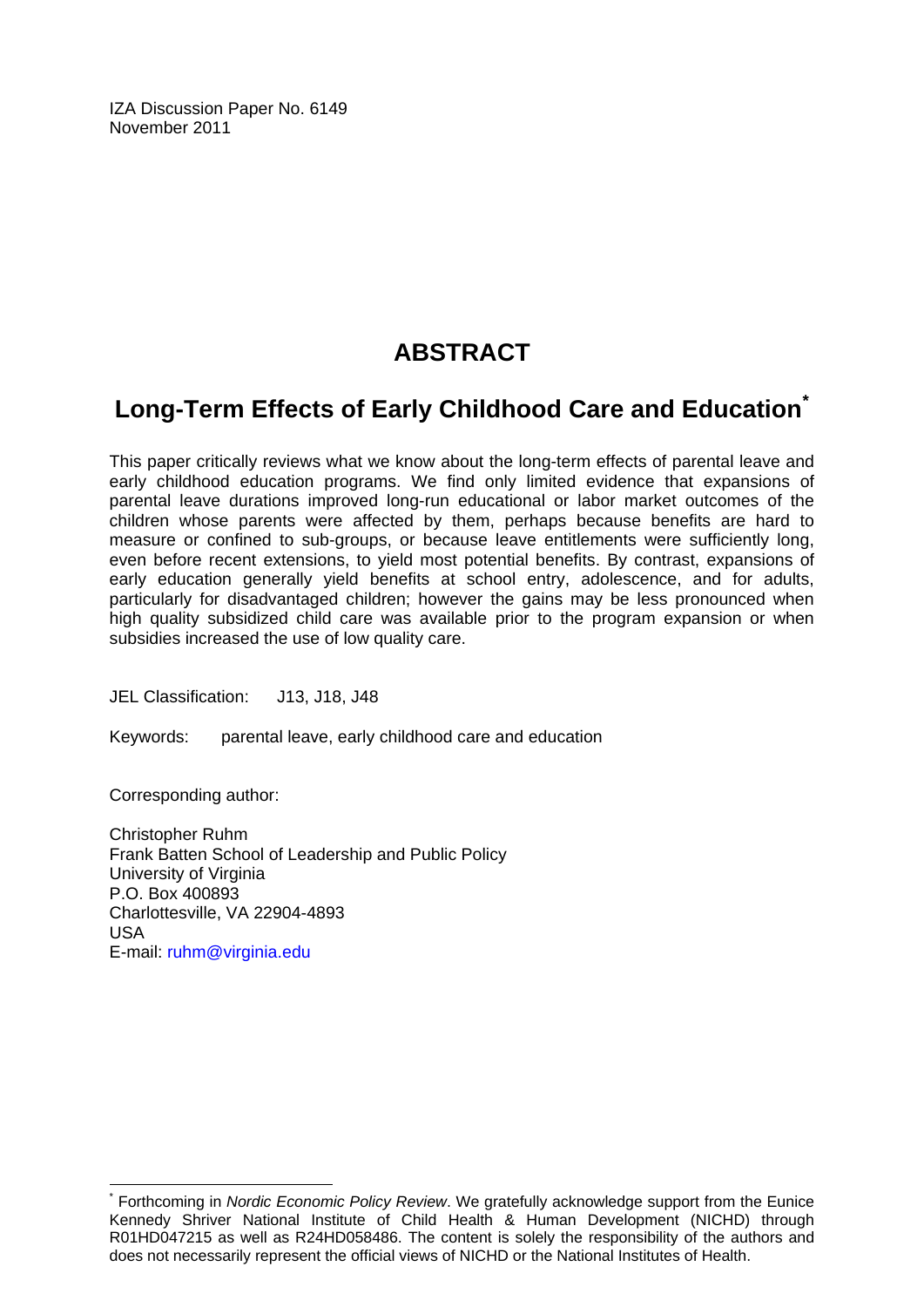Early childhood has been a focus of much research and policy in recent years. Particular attention has been directed to two types of policies – parental leave, and early childhood education. Although distinct, both policy instruments alter the balance between parental care and non-parental care and education in early childhood, and may also influence the quality of the care and education that young children receive. As such, these policies are thought to not only improve child and family well-being in the all-important early childhood period but also to have the potential to improve long-term outcomes for children. The two policies can also substitute, to some extent, for each other. For example, some countries may choose to combine lengthy parental leaves with relatively limited use of early non-parental care, while others may provide shorter leaves but earlier entry into non-parental care.

Until recently, evidence on the long-term effects of these policies has been lacking, and the evidence from the new wave of studies is not always clear or consistent. Hence, in this paper, we provide a critical review of what we know, and don't know, about the long-term effects of parental leave and early childhood education, with particular focus on policies that are universal, or nearly so, for children of specified ages.

There are a variety of ways through which parental leave and universal early childhood education may affect short-and long-term developmental outcomes. This review will mostly not attempt to determine the contributions of these alternative mechanisms, or the interactions between them, in part because of limitations in existing research. However, two causal pathways deserve mention. First, as James Heckman and co-authors have emphasized (e.g. Cunha and Heckman, 2007; Heckman, 2008), the returns may be higher to investments made early in life than to those made at later ages. The key reasons are that early childhood may be a sensitive period, where the benefits are particularly high, and because early investments raise the productivity of future investments (dynamic complementarity). Kindergarten, prekindergarten and other educational related programs thus couldbe important because of the direct investments in human capital that they provide. These effects may also differ across types of children and depending on the nature of the investments. For instance, the language components of such programs may be particularly important for immigrant children whose native language differs from that of the country in which they reside. Second, there may be indirect effects. Among the most important of these may be that expanded parental leave entitlements and universal or near universal early education may increase the employment of parents – particularly mothers – by reducing the opportunity costs of work. Such employment may have positive effects if it raises family incomes or negative impacts if parental time investments in children are more productive than those obtained in non-parental settings.

The structure of the paper is as follows. We first discuss challenges in estimating the effects of the policies of interest. Next, we provide a brief overview of parental leave policies and review the evidence on the effects of these policies on child outcomes. Section three provides an overview of recent expansions in large-scale or universal early childhood education and reviews the evidence on the effects of these programs on child outcomes. In the concluding section, we discuss policy implications as well as implications for future research.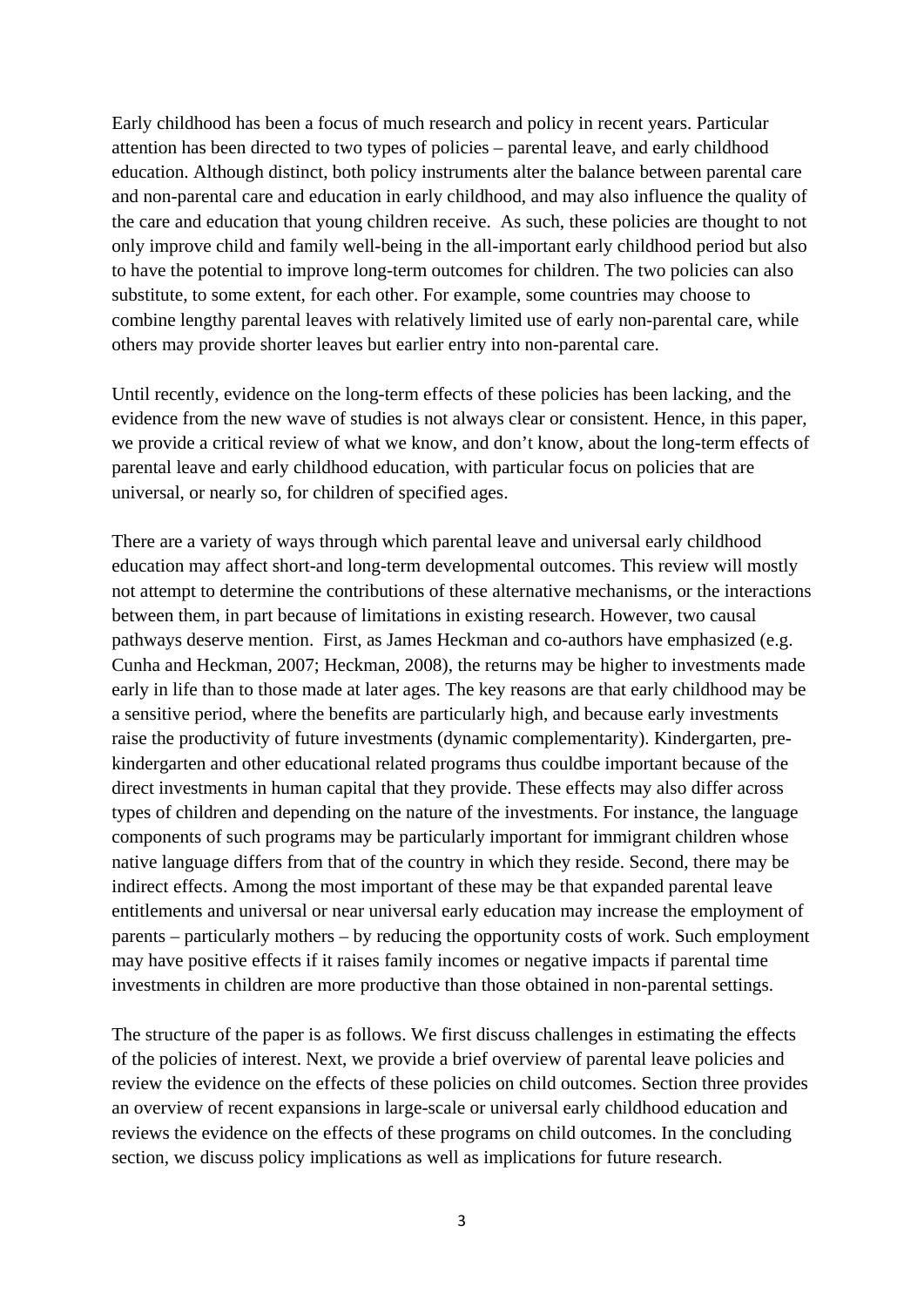#### **1.Challenges in Measuring Policy Impacts**

At the onset, we should recognize several challenges in obtaining credible and accurate estimates of the long-term effects of these early childhood policies. One issue relates to the difficulty of obtaining data that are appropriate and sufficiently detailed for this task. We would like to look at the impacts of policies years or (ideally) decades in the future, but most longitudinal data sets (e.g. the National Longitudinal Survey of Youth and Panel Study of Income Dynamics in the United States or the British Household Panel Survey or various birth cohort studies in the United Kingdom) are simply not up to this task. They generally do not follow subjects for a sufficient length of time orinclude subjects who experienced different policy regimes. When they do, the analysis samples are typically too small to provide sufficient statistical power, particularly for interventions whose effects may be reinforced or offset by moderating or mediating factors occurring in later years. It is at least partially for this reason that estimates of short-term effects are far more voluminous and, frequently, more credible than estimates of long-term effects. However, a promising development is the increased use of registry (administrative) data by researchers, mainly in Europe. Registry data have several advantages. First, in many cases information is available for long periods of time (sometimes over the full lifecycle) for large representative samples or even for the entire cohort in a country. Second, administrative data can sometimes be combined from a variety of different sources including, for example, the social insurance, education, employment, and health systems, to provide information over a variety of relevant dimensions of the individual's life. On the other hand, while rich in many ways, registry data are often quite limited in others, simply because many types of personal information are not contained in the registries. For example, there is generally no information on attitudes, many types of parental inputs (like time spent investing in children) or, in some cases, basic demographic variables such as family characteristics.

Even ignoring potential data problems, it is often difficult to identify causal effects of parental leave or early childhood education policies because of potential omitted variables biases and endogenous enactment of the policies. To provide one example, a country may put new early childhood education policies in place because they think their children are doing poorly, relative to those in other nations. Simple correlations are then likely to understate the effectiveness of the policy. Conversely, benefits of the policies may be overstated if they tend to be enacted by countries that already had relatively rich environments for child health and development.

Tremendous progress has been made in recent years developing techniques to deal with these potential problems. Three are particularly important. The first are "difference-in-difference" (or DD) estimates. In DD models, researchers identify a "treatment" group expected to be affected by the policy and a "control" group whom the policy should not influence. For instance, when considering parental leave policies it will sometimes be appropriate to use children whose mothers worked during pregnancy as the treatment group and those whose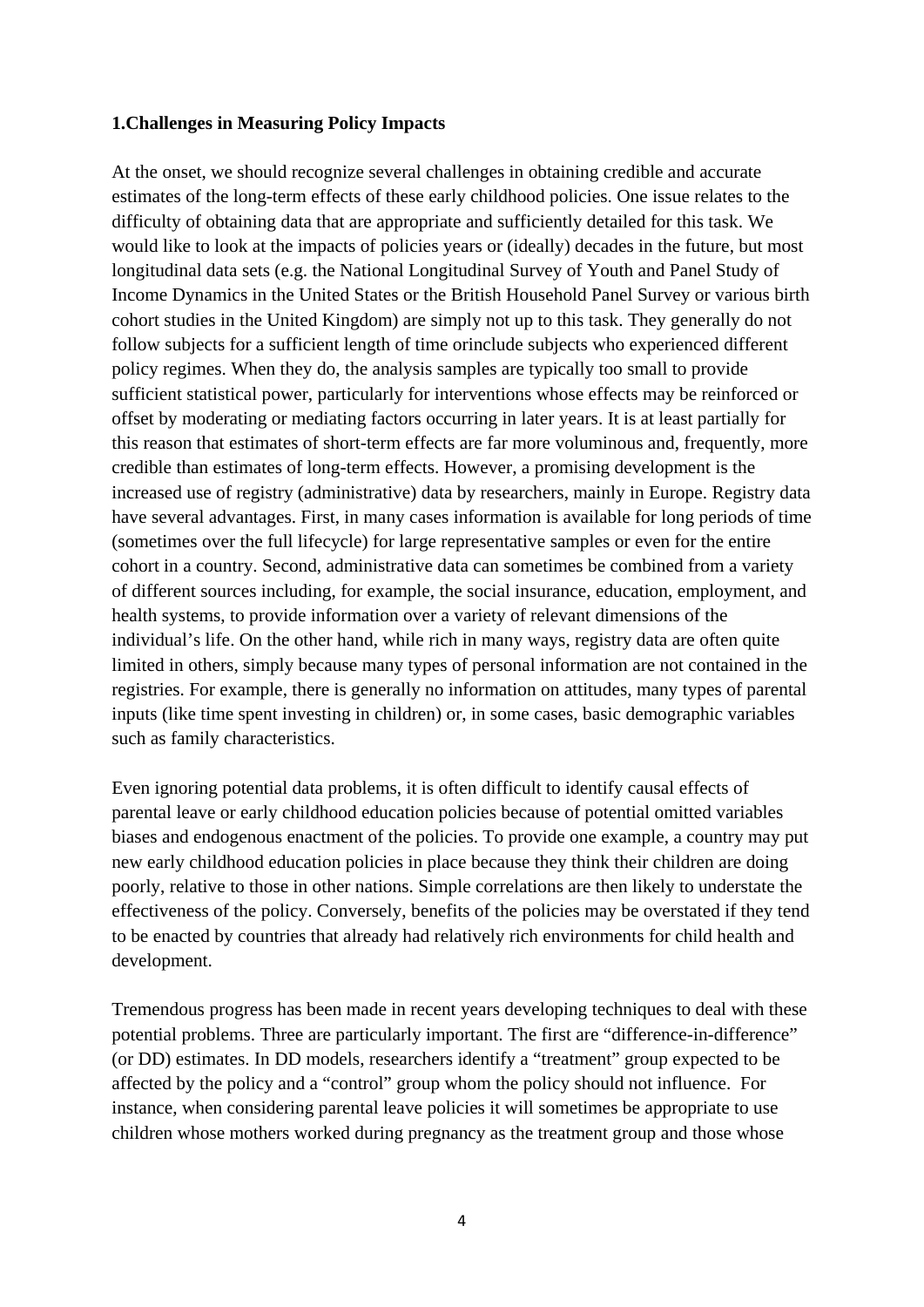mothers did not as the control group.<sup>[1](#page-5-0)</sup>Differences in the outcomes of interest for children born (or reaching a relevant age) before and after implementation of a new policy will be measured, and these will be compared for the treatment and control groups. The basic assumption is that any differences observed for the control group result from factors other than the policy and that these unaccounted for factors will have the same influence on the treatment group. Removing them then allows for the estimation of causal effects of the policies. However, while helpful, DD methods are not a panacea because it is often difficult to cleanly separate individuals into treatment and control groups and because the assumption that unobserved factors influence the treatment and control groups identically may not hold. Specifically, the standard DD model includes a control for a policy main effect (a dummy variable taking the value one for periods in which the policy operates and zero otherwise) and an interaction between the policy dummy variable and an indicator for belonging to the treatment group anticipated to be affected by the policy. The key assumption is that trends in (but not levels of) the outcome variable would be the same for the treatment and control groups in the absence of the policy being implemented. If trends are not the same, or if the treatment and control groups are not cleanly defined, the interaction coefficient may understate or overestimate the true policy treatment effect.

A second approach is to use the method of instrumental variables (IV). Assume that we are interested in knowing how a variable *X* affects an outcome *Y* but standard regression of *Y* on *X* will yield biased estimates because there are unobserved influences on *Y* that are correlated with *X*. This bias can be eliminated if an "instrument" *Z* can be found that is correlated with *X* but does not independently affect *Y*, other than through its correlation with *X* (i.e. the instrument is uncorrelated with the error term in the estimation equation). For instance, we might want to estimate the effect of child care—of a particular type or quality—on child outcomes, but estimates may be biased because families do not randomly choose whether or not to use the specified type of child care. In this case, we might use child care policies (such as the availability of subsidies or the location of centers) as an instrument. IV estimates frequently encounter two problems. First, the assumption that the instrument has no independent effect on the outcome of interest may not hold. In the example just provided, it is possible that the subsidies or child care availability influence child outcomes in ways other than through changes in child care provision (e.g. through altering maternal employment or family income). Second, the effects of the instruments may be limited to a relatively small subset of the group in which we are interested and the impact of the policy on these subgroups may differ from those for the entire population of interest.<sup>[2](#page-5-1)</sup>For instance, many child care subsidies primarily or exclusively target mothers of low-income children and the effects might be quite different than those that would occur if children from higher-income families were also included.

Third, and increasingly common in recent years, is the use of regression discontinuity (RD) techniques. The key aspect of these methods involves identifying treatment and control

<span id="page-5-0"></span><sup>&</sup>lt;sup>1</sup>However, if the decision to work during pregnancy is influenced by parental leave policies, this division into treatment and control groups may be inappropriate.

<span id="page-5-1"></span> $2$ Thus, instrumental variables models obtain what is referred to as a "local average treatment effect".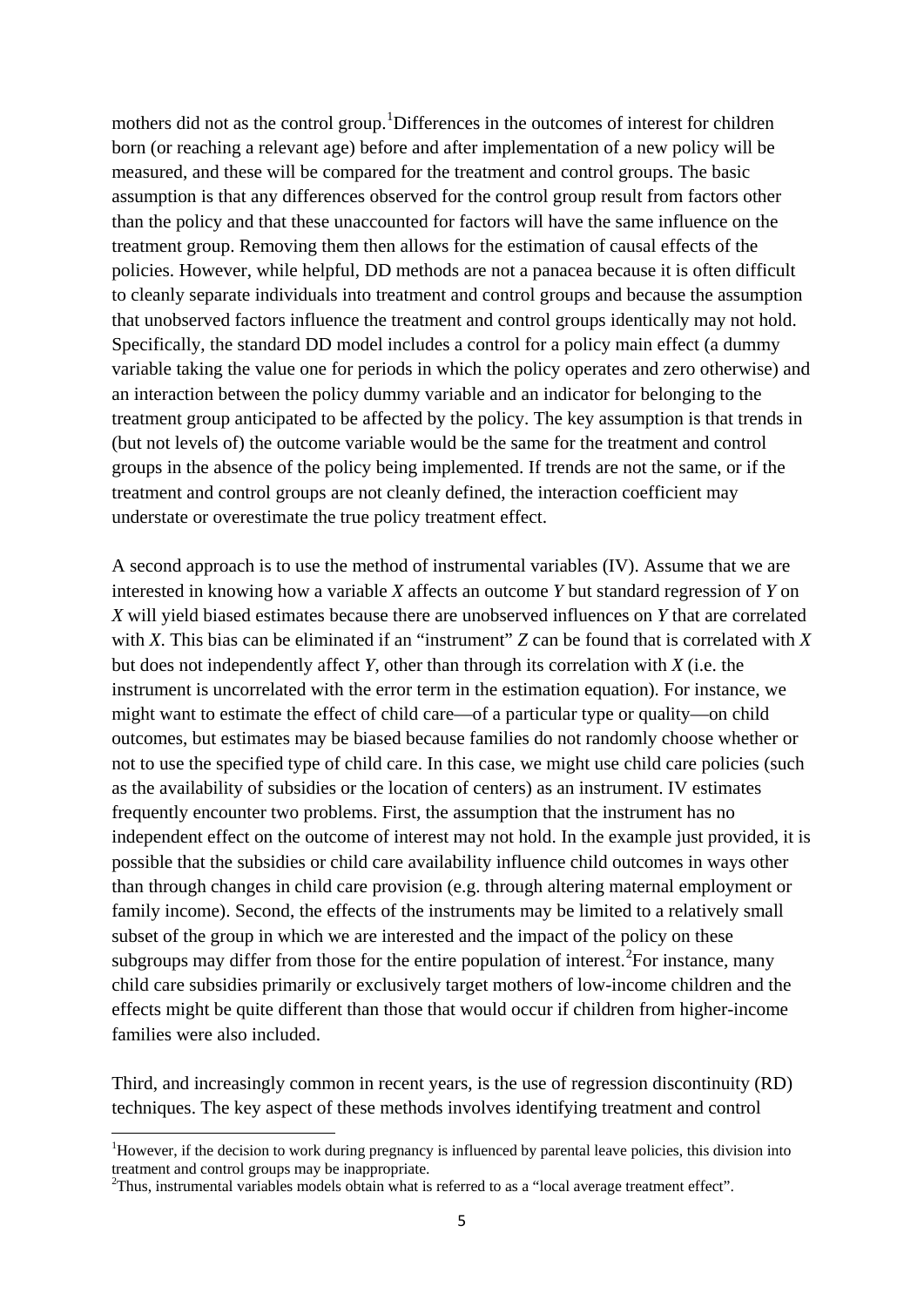groups who are otherwise very similar but because of a feature of the way the specific policy was implemented are alternatively affected and not affected by it. Consider an early childhood education policy that affects children born on or after January 1 of a given year. Researchers using RD methods might then compare children born just before and just after this date. For instance, those born in January are the treatment group while those born in December of the previous year are the control group. The critical assumption is that children born in December would have the same outcomes as those born in January were it not for implementation of the policy. Although this assumption might not hold, a variety of methods can be used to test whether it appears to be reasonable.<sup>[3](#page-6-0)</sup> RD methods provide a powerful method of providing causal estimates when the design conditions are met. However, as with instrumental variables, it will often be difficult to obtain treatment effects across the full range of policy variation that is of interest.

#### **2. Parental leave**

.<br>-

#### **2.1 Origins and current situation**

Parental leave policies have long been a feature of European welfare states. Beginning with Bismarck at the end of the  $19<sup>th</sup>$  century, governments have enacted legislation to provide mothers with a period of paid and job-protected leave around the time of childbirth.<sup>[4](#page-6-1)</sup> Such leaves are thought to be essential to protect the health of mothers and also to provide them with sufficient time to provide care to vulnerable newborns. Policies have been expanded in recent decades to supply longer periods of parental leave (much of which is available to both mothers and fathers) and frequently more flexibility in its use. Since mothers typically take the vast majority of parental leave, some countries have established small amounts of dedicated paternity leave or enacted bonus arrangements where the total duration of leave available is longer if both parents use some of it. All European nations offer at least 14 weeks of paid maternity leave, with a wage replacement rate of 70 to 100 percent, with at least six months of paid leave being the norm and job-protected partially paid leave of nine months or more being common (e.g. offered in Austria, Denmark, Finland, France, Germany, Greece, Iceland, Italy, Norway, Portugal, Sweden, and the United Kingdom). Only the U.S. among advanced industrialized countries does not provide paid maternity leave as a matter of right to all working mothers (nor does it guarantee paid paternity leave).

A large body of research has examined the effects of maternity leave reforms on women's labor supply and fertility decisions, and a smaller number ofanalyses have studied consequences for infant health (e.g. see Ruhm, 1998, 2000; Tanaka, 2005). However, until

<span id="page-6-0"></span><sup>&</sup>lt;sup>3</sup>For instance, pre-treatment and post-treatment trends can be compared and "falsification tests" can be implemented whereby expected null effects are tested for when choosing to conduct an RD analysis using a cutoff date other that of the actual policy implementation. RD and DD methods can also be combined by including, as an additional control, the difference-in-difference for groups just before and after the policy change compared to those during the same calendar time period in previous or subsequent years.

<span id="page-6-1"></span><sup>&</sup>lt;sup>4</sup> See Ruhm (2011) for a more extensive discussion of the issues covered in this paragraph.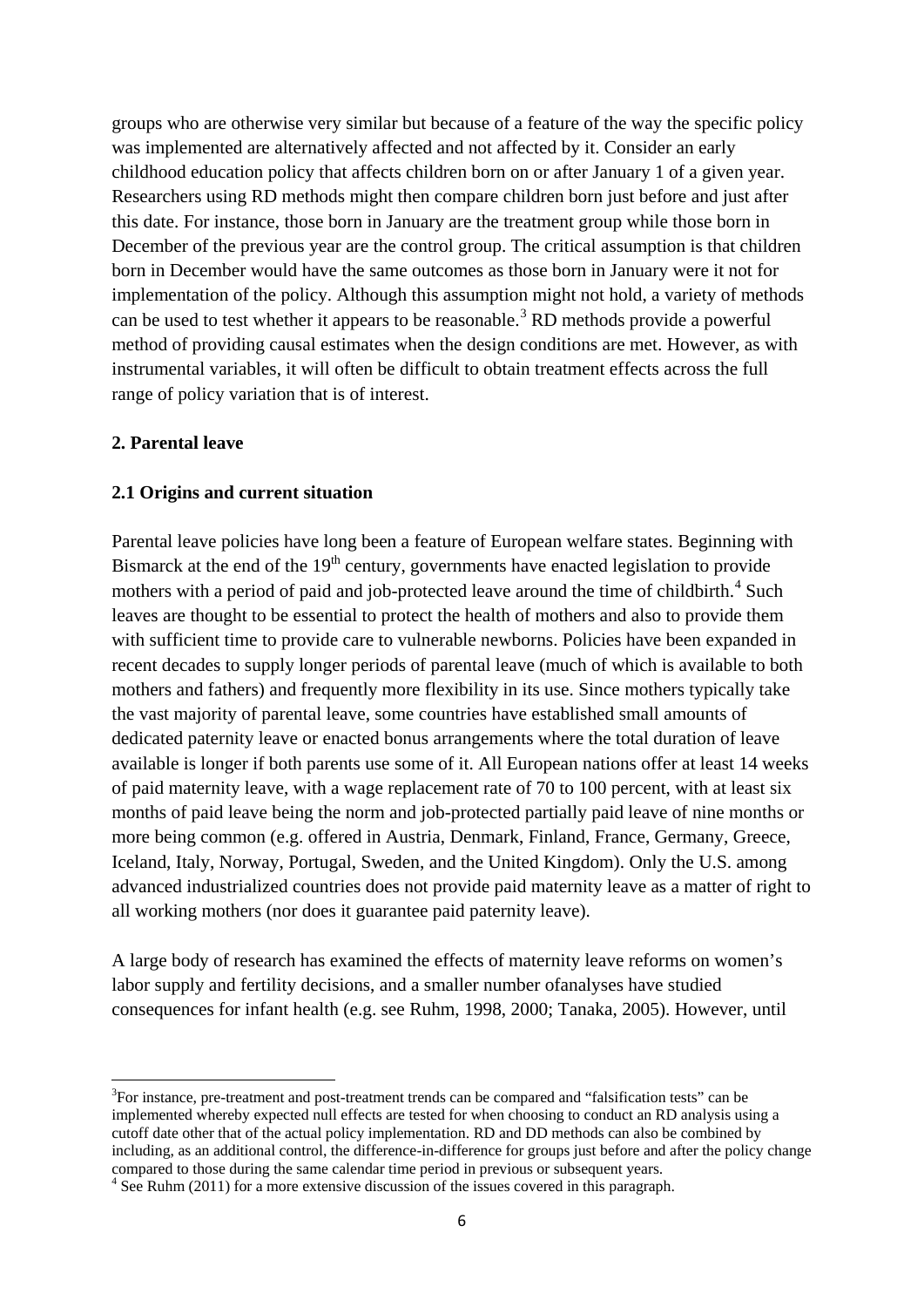recently, studies have not examined longer-term effects of maternity leave policies on child health and development.

The expected effects of leave policies on long-term child health and development are not completely clear a priori. First, results of the reforms will depend on whether and how they affect maternal time at home,as well as their influence on mediating factors like family income. The reach of any laws will further depend on the share and characteristics of the population covered, as well as by the specific provisions of the legislation. Generously paid maternity leave extensions would presumably induce covered women to stay home for a longer period of time, without substantially decreasing family income, while at the other extreme, unpaid leave would have less effect on women's behavior and would, for those taking it up, reduce family income unless there are offsetting increases in spousal labor supply. Second, the effect of the reforms will depend on when in childhood they occur. The consequences could be very different for having a mother at home in the first weeks and months of the child's life than later in infancy or toddlerhood.For instance, several studies have shown that maternity leave extensions early in life increase the likelihood and duration of breast-feeding (e.g. Baker and Milligan, 2008), which may in turn be beneficial for child health and development, but such effects are probably less important when considering reforms that extend leave later in the first year of life or in subsequent years. Third, the effects of any extensions will depend on the counter-factual. Where the quality of child care is high, children may benefit less from parental leave extensions than they do in situations where the quality of non-parental care is low or high quality care is difficult to afford. This discussion suggests that the effects of maternity leave reforms may not be consistent across countries or situations and indeed that is the case, as we shall see below.

### **2.2. The evidence**

.<br>-

There are now four analyses of the effects of maternity leave on young adult or adolescent outcomes, all of which take advantage of policy changes in Europe that extended the period of leave and thus provide information about the effects of allowing mothers to stay home for a longer period of time in the first year or years of a child's life.<sup>[5](#page-7-0)</sup>We begin our review with these studies and then turn to evidence from research oneffects on younger children. For the most part, these latter studies examine the consequences of the recent Canadian maternity leave extensions, and differences in U.S. state maternity leave policies.

<span id="page-7-0"></span><sup>&</sup>lt;sup>5</sup>We focus here on the effects of maternity leave. As discussed, several European countries have also instituted paid paternity leave or have passed laws reserving a portion of parental leave for fathers (so called "daddy quotas"). While several studies have examined the effects of these laws on father involvement, employment, and earnings (see e.g. Ekberg et al., 2005; Johansson, 2010; Rege and Solli, 2010) there is little evidence to date on the effects of these programs on child outcomes. An exception is a recent Norwegian study that finds that setting aside a month of paid leave for fathers led to improved school performance for children when assessed at age 16, but only for those whose fathers were more highly educated than their mothers (Cools, Fiva, and Kirkeboen, 2011).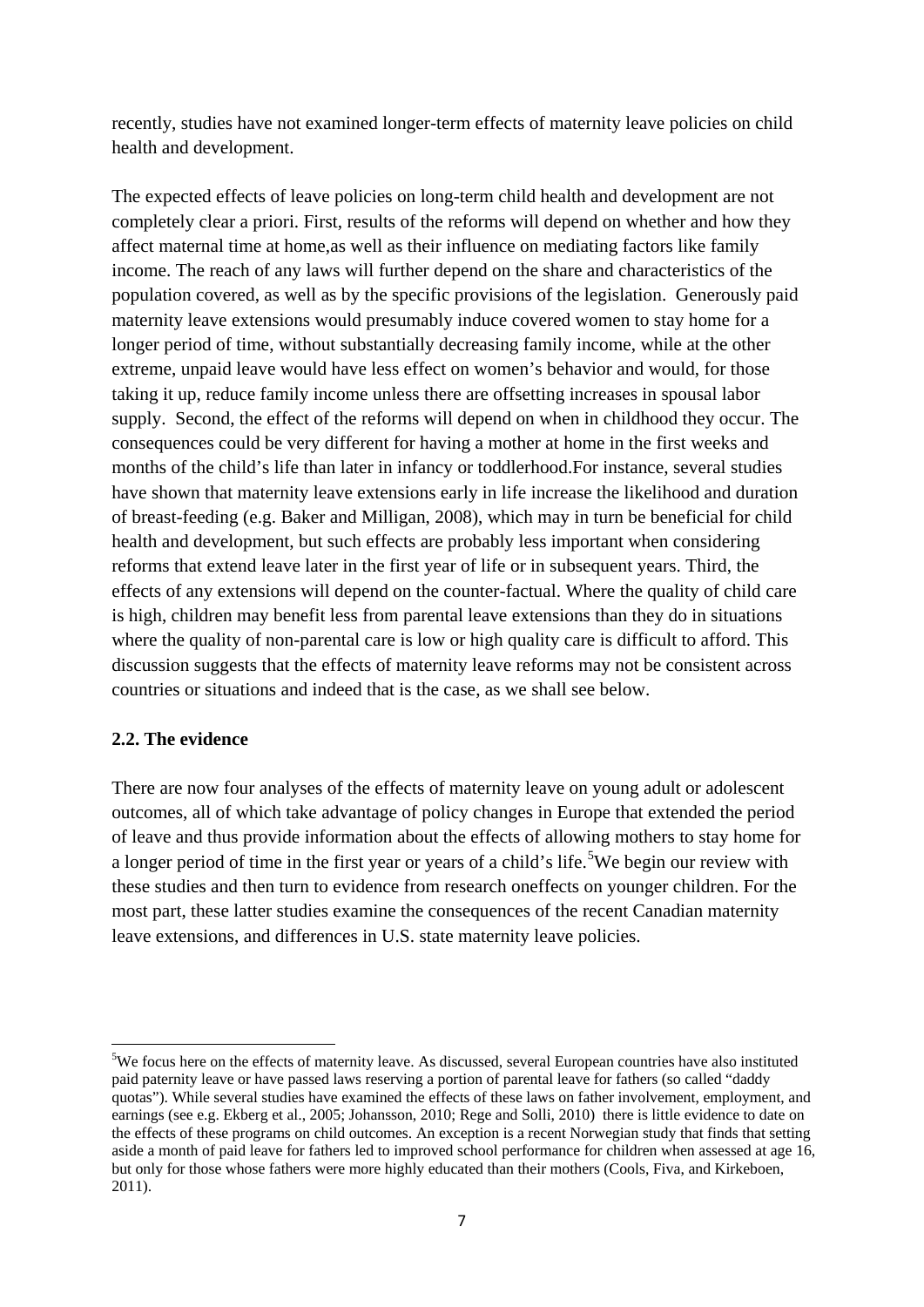#### *Studies assessing effects on young adults or adolescents*

DENMARK – Rasmussen (2010) examines the effects of a reform that extended parental leave benefits from 14 weeks to 20 weeks in 1984. She first presents data showing that actual leave use increased by about 6 weeks following the reform, suggesting that take-up of the extended benefits was high. She then uses a regression discontinuity design—where the treatment group includes children born during the two months immediately following the effective date of the leave expansion and the controls are those born in the two months before it—to analyze data on young adults' high school enrollment and completion,and high school grade point average (GPA) measured at age 21.<sup>[6](#page-8-0)</sup> Rasmussen estimates that the reform had no effect on either outcome, with fairly precise estimates that reject the possibility of strong positive or negative impacts. Robustness tests using a difference-in-difference method and examining an alternative outcome (test scores from PISA for 15-year olds) yield similar conclusions. These results indicate that extending maternal time at home from 14 to 20 weeks did not affect later child outcomes, perhaps because the quality of the alternative to parental care, Danish child care, was highto start with and may even have improved with fewer children in care at young ages.

GERMANY – Dustmann and Schonberg (2008) use regression discontinuity and differencein-difference methods to analyse the effects of three reforms to maternity leave provisions in Germany: the first in 1979 extending paid leave from 2 to 6 months; the second in 1986 lengthening paid leave from 6 to 10 months; and the third in 1992 increasing unpaid leave from 18 to 36 months.<sup>[7](#page-8-1)</sup> Each of these reforms reduced the share of women working during the affected period, with the largest effects for the first reform (which the authors estimate affected some 10-15 percent of new mothers). In addition, the third reform reduced family incomes (since it extended leave but without pay). For the 1979 reform, they examine the effect on wages and unemployment for youth age 25-26 and find no evidence of positive consequences, but with the caveat that they can only observe wages for those in regular employment and no longer in schooling. For the 1986 policy change, they study the impact on the type of high school the youth attended or had graduated from by age 18-20 (in the German system, only one type, *gymnasium*, provides direct access to university education) and again find no evidence of benefits of the extension. For the 1992 reform, they analyze the type of high school attended at age 13-14 as well as grade attendance and grade repetition; again theyfind no support for the hypothesis that longer leaves improved child outcomes, and the data reject the possibility of large benefits for children.

NORWAY – Carneiro, Loken, and Salvanes (2010) study a 1977 reform that increased paid maternity leave entitlements from 0 to 4 months and unpaid entitlements from 3 to 12 months.

<u>.</u>

<span id="page-8-0"></span><sup>&</sup>lt;sup>6</sup>Researchers have previously used RD designs to examine how parental leave reforms affect other outcomes. For instance, Lalive and Zweimüller (2009) use Austrian social security data to investigate how increases in parental leave durations from one to two years and then a subsequent decrease to eighteen months affected the fertility and return to work decisions of Austrian mothers.

<span id="page-8-1"></span> $7$ Their primary RD approach involves comparing outcomes for children born one month before and after the reforms. They then further compare these differences to those for children born in corresponding months in earlier or later years (where there was no policy change and so any differences will be unrelated to policy).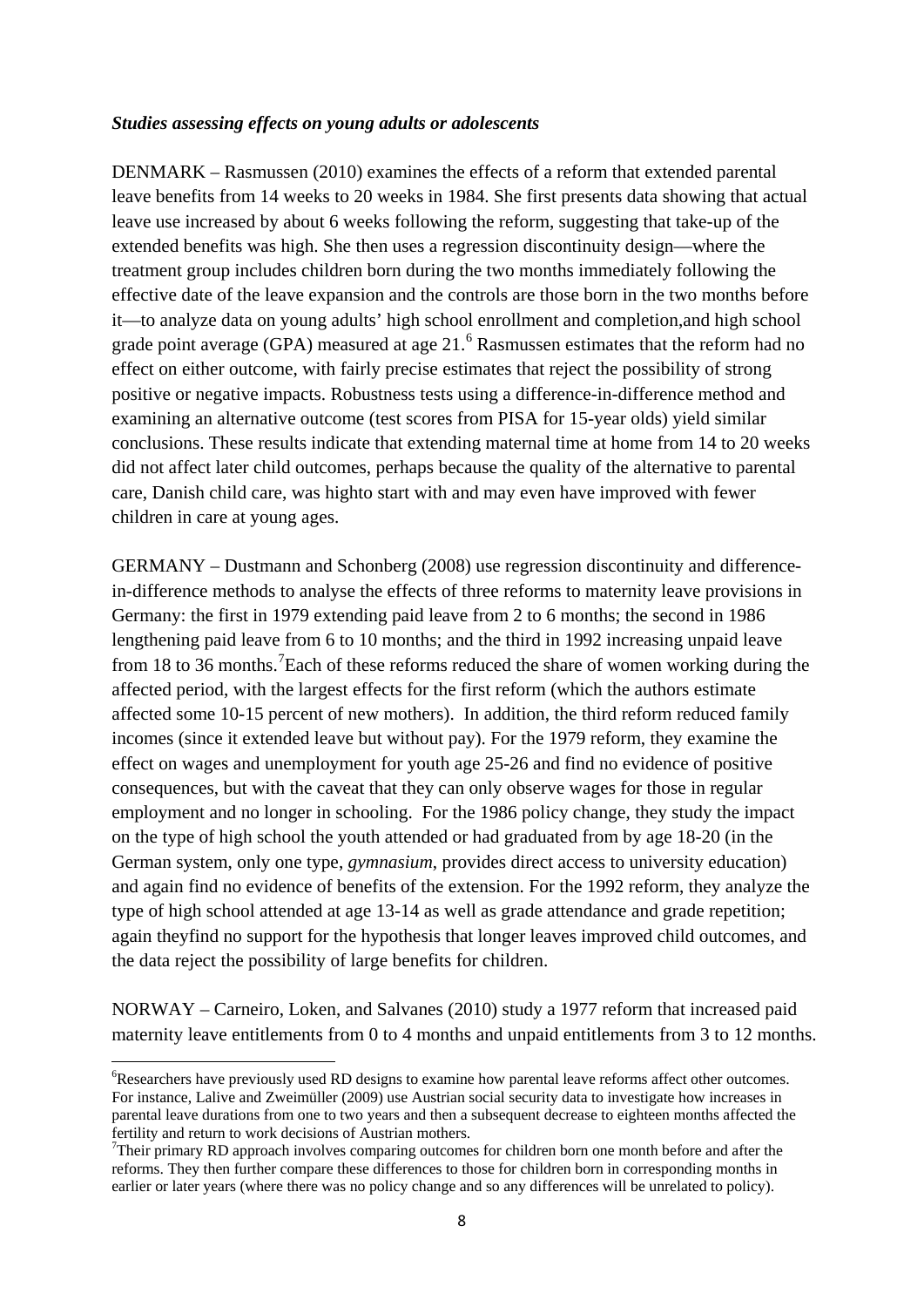They document that the reform led to an approximately 4 monthincrease in maternal time at home (from an average of 8 months pre-reform to 12 months post-reform). Combining regression discontinuity with difference-in-differences and examining outcomes for young adults as late as age 29, they find that the reform decreased high school dropout rates.<sup>[8](#page-9-0)</sup> The largest effects were observed for children of the least educated mothers and for those whose mothers would have been expected to take the least leave prior to the reforms (i.e. mothers who pre-reform would have been anticipated to take 0.4 to 5.1 months of leave). They also find positive impacts of the leave expansions on male IQ and height (outcomes they observe only for men because they are obtained from military draft data). The authors suggest that they identify long-term benefits of maternity leave extensions, whereas other studies do not, because they focus on women who were eligible under the reforms, rather than all new mothers, and also because the policy change they study extended leave in the first year of life and without reducing family income.<sup>[9](#page-9-1)</sup> They also note that the counter-factual in Norway during this time period would have been informal child care rather than the high-quality child care and education on offer in many European countries in later years.

SWEDEN – Liu and Skans (2010) study a reform extending parental leave benefits from 12 months to 15 months for children born beginning in October 1988.<sup>[10](#page-9-2)</sup> Theyuse a difference-indifference approach that relies on variations in leave entitlements available during 1988, with data from 1987 and 1989 also included to purge the model of season-of-birth effects. They document very high parental leave take-up, with the result that the policy change effectively increased the amount of time new mothers stayed home by up to 3 months, while also reducing the share of children in non-parental care. Analysing test scores and grades at age 16, the authors find no average effect of the reform on school performance and are able to reject the possibility of large benefits. However, the results vary by maternal education, with children of well-educated mothers (those with at least some education beyond secondary school) benefiting from the extension. These results suggest that children with well-educated parents do gain from being home with their parents (and delaying entry into child care) at 12- 15 months. A likely reason is because the quality of parental care in these families exceeds the quality of non-parental care, whereas this is not the case in less educated households.

#### *Studies assessing effects on young children*

.<br>-

CANADA – Baker and Milligan (2008, 2010, 2011) examine the effects of a maternity leave reform enacted in 2000, extending the period of paid maternity leave from 6 months to 12

<span id="page-9-0"></span><sup>&</sup>lt;sup>8</sup>Their identification strategy is similar to Dustmann and Schonberg (2008). Specifically, they use an RD approach comparing results for children born just before versus just after the reforms and then compare these differences to those for three control groups—children born at the same time but whose mothers were ineligible for parental leave, and those with eligible mothers but born in the same calendar months either two years earlier or two years later.

<sup>&</sup>lt;sup>9</sup>When they ignore eligibility, they cannot reject that the policy reforms have no effect.

<span id="page-9-2"></span><span id="page-9-1"></span><sup>&</sup>lt;sup>10</sup> Leave was extended by one month for children born in August of 1988 and by two months for those born in September.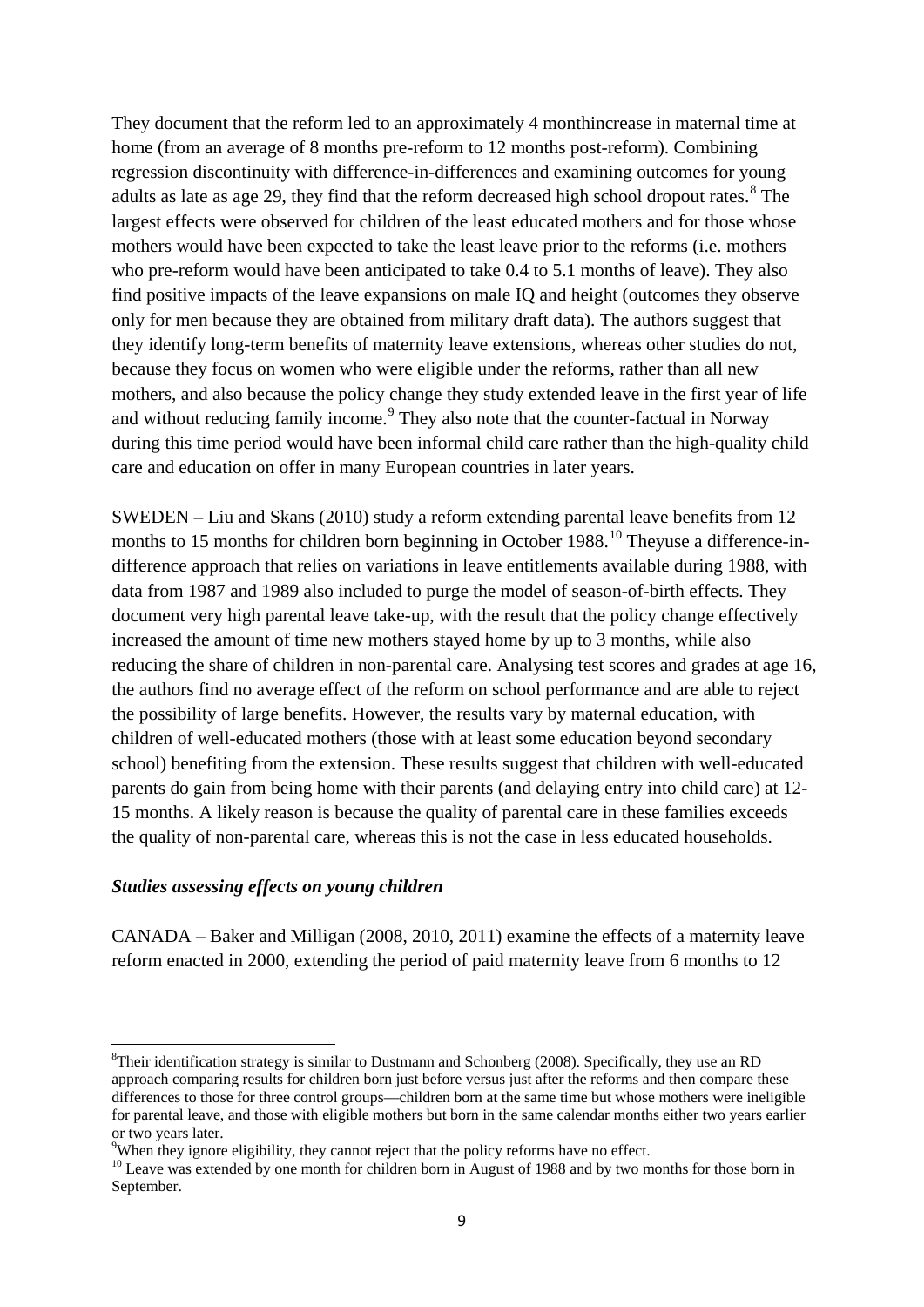months for most of Canada.<sup>[11](#page-10-0)</sup>Children born to single parent households are omitted from the analysis because they would have been affected by other related policy changes. Their main results rely on an IV strategy, where the key independent variable is the number of months the mother spends at home with her child during the first year of life, and this is instrumented by whether the child was born before or after December 31, 2000, when the maternity leave expansion took effect.<sup>[12](#page-10-1)</sup>Baker and Milligan (2008) show that for treated mothers the reform increased time at home by 3 months, from an average of 6 months to 9 months, and increased the duration of breast-feeding by 1 month. Focusing on health and developmental outcomes for children up to age 24 months, Baker and Milligan (2010) uncover no evidence of favorable effects of the reform. Analyzing health and developmental outcomes for children age 4-5 years, Baker and Milligan (2011) again find little indication of positive impacts (they note some small possible benefits in terms of behavior, but also some small detriments in terms of cognitive development). Haeck (2011) also analyzes 4-5 year olds and finds the effects vary depending on the method used. Applying standard difference-in-difference methods she finds no effects (in line with Baker and Milligan, 2011) but when applying matching difference-in-difference methods, the maternity leave extension is estimated to have positive effects on children's health and cognitive development, and on related aspects of family functioning.

U.S. – A recent study by Washbrook, Ruhm, Waldfogel, and Han (2011) investigates the effects of state maternity leave laws and two related policies (welfare related work extensions and child care subsidies) on children's school readiness, using data from a large nationally representative birth cohort, the Early Childhood Longitudinal Study – Birth Cohort. The authors apply a DD method to the data available for a single cohort by considering differences between states with and without specified policies and for treatment (control) groups expected to be strongly (weakly or not at all) affected by the policies. For instance, the parental leave policies considered are state laws that extend beyond the federal Family and Medical Leave Act (FMLA), with the treatment (control) groups consisting of mothers who did (did not) work in the year prior to pregnancy. More generous state maternity leave laws are found to increase mother's medium-term employment, leave-taking, and the use of nonparental child care in the first year post-birth; however, they do not significantly affect child health or development at age 4. The authors speculate that the changes induced by the limited U.S. policies are not large enough to produce sizable changes in child outcomes.

<span id="page-10-0"></span><sup>&</sup>lt;sup>11</sup>The most important exception was that Quebec provided 70 weeks of leave both before after the reform. Two providences, Saskatchewan and Alberta, did not change the duration of job-protected leave until 2001.<br><sup>12</sup>They cannot easily use the RD approaches discussed for the European studies because they use survey, rather

<span id="page-10-1"></span>than administrative, data and so do not have large numbers of observations for children born immediately before and after the policy reforms.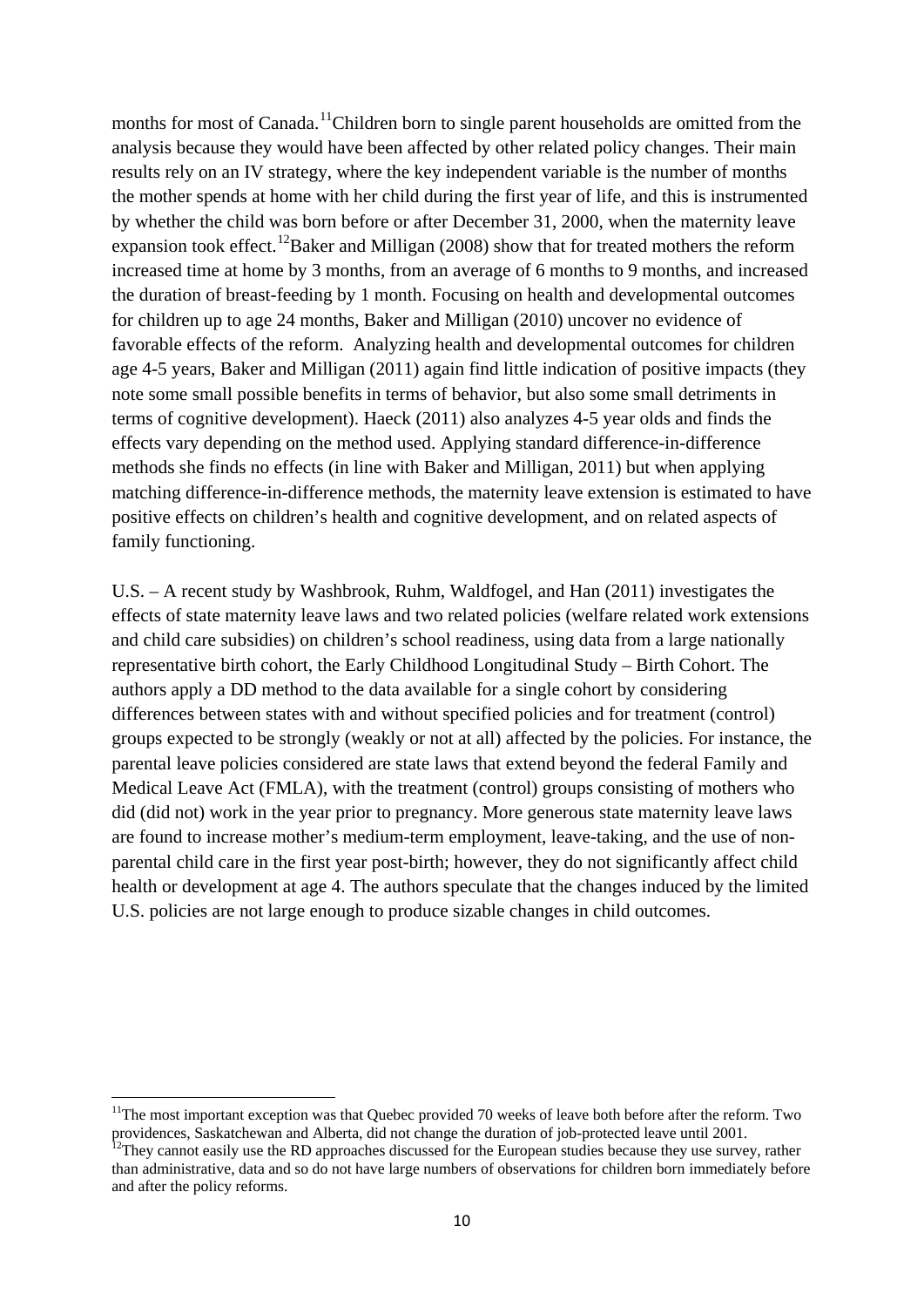#### **3.Early childhood education**

.<br>-

#### **3.1 Origins and current situation**

A good deal of attention has been focused recently on the potential role of early childhood education forimproving child health and development, and narrowing gaps in outcomes between disadvantaged children and their more advantaged peers. Yet the evidence on which such claims are based has, until recently, been quite restricted, deriving mainly from a limitednumber of small-scale trials that delivered early childhood services to disadvantaged children in the U.S. These trials show convincingly that high-quality early childhood education can improve child outcomes, particularly for the disadvantaged, and can yield benefits exceeding costs.<sup>[13](#page-11-0)</sup>Evidence on Head Start, a compensatory early education program targeted to low-income children in the U.S., has also shown positive impacts for the disadvantaged children served by this program.<sup>[14](#page-11-1)</sup>But evidence on large-scale or universal programs has been lacking. Yet this is exactly the evidence needed by policymakers in countries such as the U.S., which lack large-scale or universal programs, as they consider whether to move forward with such programs.

Fortunately, while the U.S. has been studying its small-scale trial programs and its compensatory Head Start program, a number of countries around the world have implemented large-scale or universal programs. Indeed, it has become normative in many countries for the state to provide publicly funded and universal preschool for children beginning at age three or four, typically a year or two before the start of formal school entry (Organization for Economic Cooperation and Development, 2006). Do such programs improve child outcomes and help close achievement gaps between disadvantaged and advantaged children? Policymakers introducing and supporting such programs assume this is the case, but until recently the effects of these universal programs on child outcomes hadnot been studied.

However, burgeoning recent researchsheds light on whether large-scale or universal provision of early childhood education improves child health and development, and narrows gaps in those domains. We focus on these new studies next. We are particularly interested in analysesthat shed light on long-term effects but also review researchproviding evidence about

<span id="page-11-0"></span> $13$ The results have been convincing, in part, because some of these trials involved experimental designs – where children were randomly placed in the treatment and control groups. Probably the most famous example is the Perry Preschool project, which randomized 123 children in [Ypsilanti](http://en.wikipedia.org/wiki/Ypsilanti) [\(Michigan\)](http://en.wikipedia.org/wiki/Michigan). The treatment group received 2.5 hours a day of educationally-oriented preschool, along with weekly home visits by teachers. Long-term gains, now evaluated through age 40, have been observed for the treatment group along a variety of dimensions including educational attainment, employment and earnings, and social dimensions such as reduced criminality (see e.g. Karoly et al., 2005; Heckman et al., 2010).

<span id="page-11-1"></span><sup>&</sup>lt;sup>14</sup>The strongest evidence on Head Start comes from a recent experimental study, the Head Start Impact Study (HSIS) as well as several econometric studies that have used rigorous methods (e.g. family fixed effects, regression discontinuity) to control for selection bias. The HSIS found short-term gains, which faded somewhat following program completion; the econometric studies, which have been able to follow children for longer periods of time, have found positive effects on medium- and long-term outcomes (see reviews in Almond and Currie, 2011; Blau and Currie, 2006; Gibbs, Ludwig, and Miller, 2011).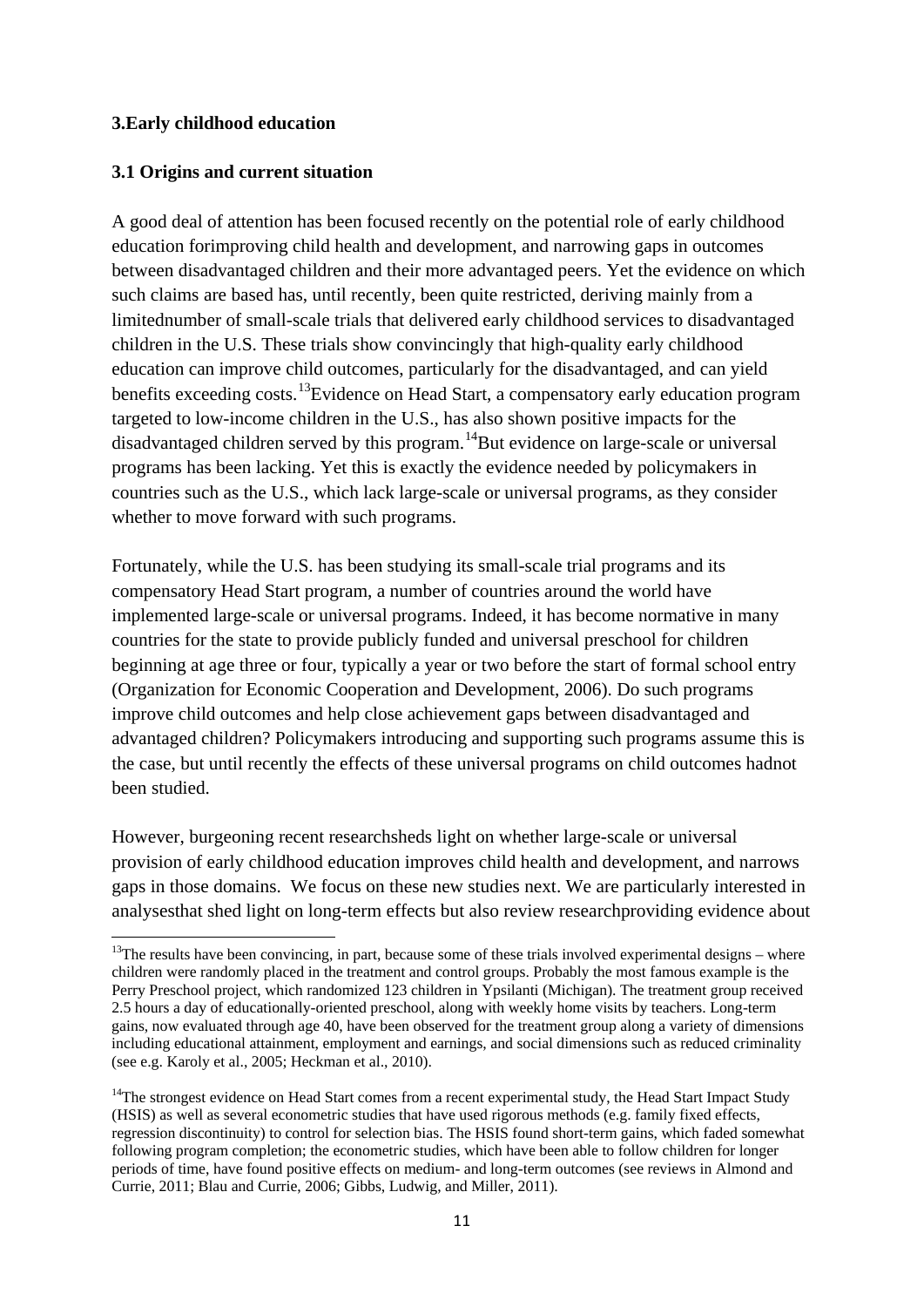medium- and short-term consequences,where these provide information about outcomes such as test scores or school progression that can plausibly be related to longer-term effects.

The expected effects of universal early childhood education policies on long-term outcomes for children will depend on several factors. In general, results will depend on whether and how the policies affect children's care arrangements, as well as their influence on mediating factors like parental employment and income. In particular, the effect of such policies will depend on the quality and type of early childhood care and education provided, the population to whom it is provided, and the age of the children when they are enrolled. In addition, the effects of such policies will depend on the counter-factual: early education reforms that move children into school or center based settings from low quality informal care arrangements will have a different effect than those that move children from parental care. Thus, the effects of early childhood education reforms may not be uniform across countries or time periods.

# **3.2 The evidence**

<u>.</u>

We begin with studies that have followed children exposed to universal preschool through adulthood, providing information about effects on long-term outcomes such as completed schooling, employment, and earnings. We then turn to research that has followed children to adolescence, supplying evidence on effects on medium-term outcomes such as middle school or secondary school test scores and grade retention. We conclude with more recent analyses of the effects of universal preschool programs on school readiness or primary school outcomes.

## *Studies assessingeffects on adult outcomes*

DENMARK – Bingley and Westergaard-Nielsen (in press) analyze long-term effects of preschool expansions that occurred in the late 1970s and early 1980s, using OLS regression techniques. They estimate the effect of area preschool density when the child was aged 0-6 on completed schooling and earnings at age 22-30. Preschool density is positively associated with completed schooling, and this effect tends to be larger for disadvantaged children, particularly daughters of less-educated mothers. There is also a favorable impact of preschool density on adult earnings, although the evidence is mixed as to whether this effect varies by family background.

FRANCE – Dumas and Lefranc (in press) use standard regression methods and IV techniques to evaluate long-term effects of the preschool expansions that occurred in the 1960s and 1970s, a period when the share of 3 year olds enrolled in preschool rose from 35 percent to 90 percent, while the share of 4 year olds enrolled grew from 60 percent to 100 percent.<sup>[15](#page-12-0)</sup> They uncover positive impacts of preschool on grade repetition, test scores, high school

<span id="page-12-0"></span><sup>&</sup>lt;sup>15</sup>Identification in the IV models relies on regional variations in the access to preschool in the 1970s.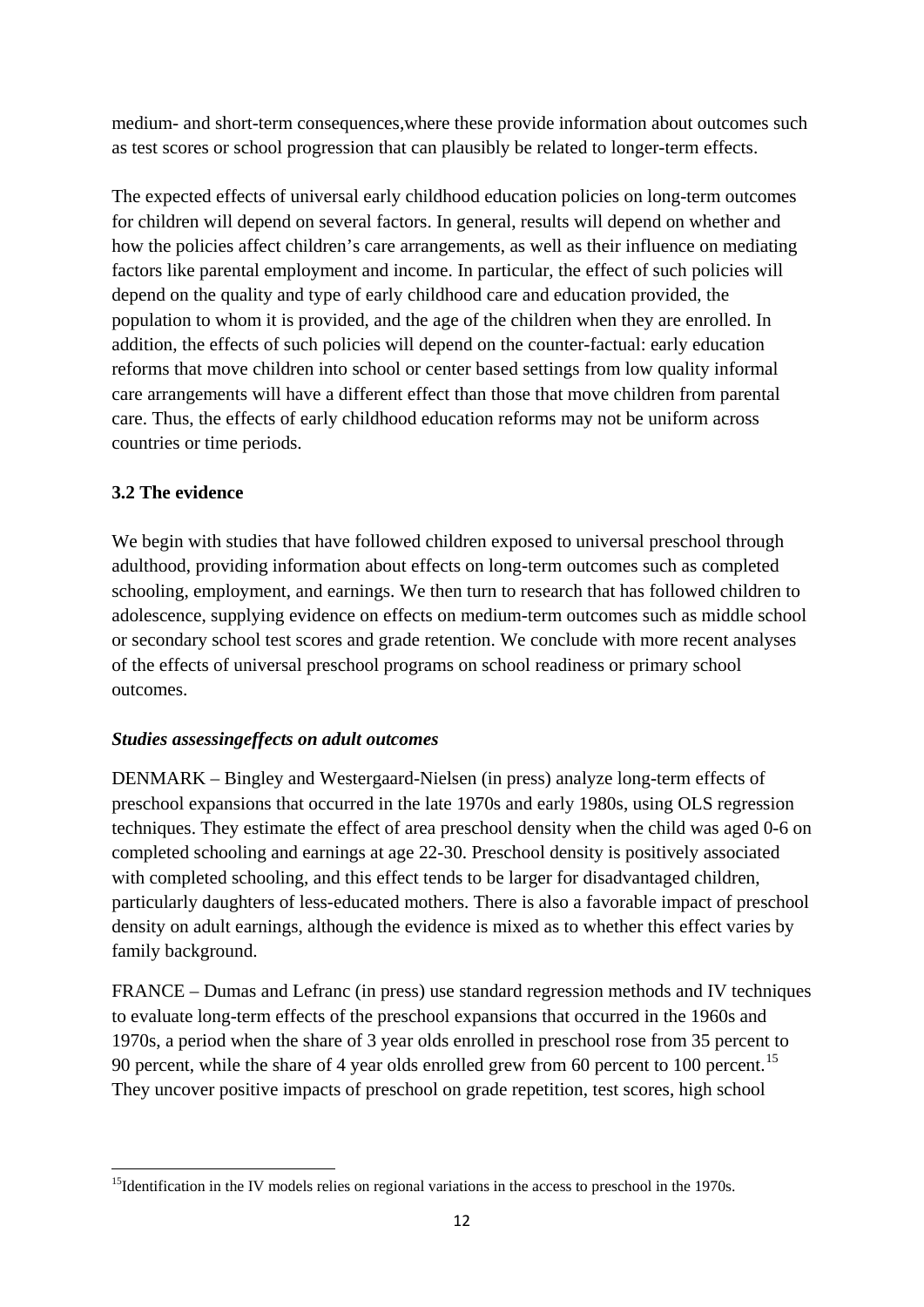graduation, as well as on adult wages. These effects are particularly large for children from disadvantaged or intermediate (rather than advantaged) backgrounds.<sup>[16](#page-13-0)</sup>

NORWAY – Several studies investigate the effects of preschool in Norway.Here we discuss examinations of long-termconsequences. Havnes and Mogstad (2011) study the preschool expansions that occurred following passage of the Kindergarten Act in 1975, after which federal preschool funding increased dramatically, especially in the late 1970s, and the share of 3 to 6 year olds for whom there was a subsidized child care slot rose almost threefold from under 10 percent in 1975 to over 28 percent in 1979.The authors use data on young adults aged 30-33 and apply a difference-in-difference methodology that is identified by municipality disparities in the amount by which the reform increased the availability of child care.<sup>[17](#page-13-1)</sup>Expanded preschool availability is found to raise children's subsequent educational attainment (more years of schooling, higher rate of college attendance, and lower rate of high school dropout) and labor market participation, while reducing welfare receipt. Effects were largest for children of low-educated mothers. In terms of mechanisms, the expansion of preschool did not induce more maternal labor supply; rather, it led families to use more formal child care in place of informal care.

U.S. – There are no studies estimating long-term effects of universal prekindergarten programs, because these have only recently been introduced in the U.S. (studies examiningimpacts on medium- and short-term outcomes are discussed below). However, there is research investigating the consequences ofintroducing*kindergarten* programs (serving children age 5).Cascio (2009, 2010) exploits data on the differential timing of state funding, during the 1960s and 1970s, to examine the long-run effects of kindergarten.<sup>[18](#page-13-2)</sup> She finds that universal kindergarten reduced the share of 21 to 35 year old adults who were high school dropouts or were incarcerated; however, these effects are found only for whites. The absence of comparable effects for blacks may have occurred because kindergarten substituted for enrollment in other early childhood education programs (in particular, Head Start) for many poor black children.No effect of kindergarten is found on public assistance receipt, employment, or earnings for either racial group.Using a similar empirical strategy, Dhuey (2011) analyses long-term effects of the same kindergarten expansions on theeducational and labor market outcomes for adult males aged 30-50. She finds marginally significant positive effects of kindergarten availability on the share with at least some college, weeks worked, and wages for Hispanic men, but no corresponding effectsfor white or black males. She hypothesizes that the effects may be larger for Hispanics because, in the absence of kindergarten, they are less likely to attend educationally-oriented preschools and are more likely to be placed in informal non-center based care.

<sup>&</sup>lt;sup>16</sup> Two French studies (Caille, 2001; Goux and Maurin, 2010) examine the short-term effects of recent

<span id="page-13-1"></span><span id="page-13-0"></span>extensions of preschool to 2-year olds. We discuss these in a later section.<br><sup>17</sup>Municipalities with above the median percentage point growth in child care coverage rates constitute the treatment group: those below the me

<span id="page-13-2"></span> $18$ Nineteen states began funding kindergarten for the first time between 1966 and 1975.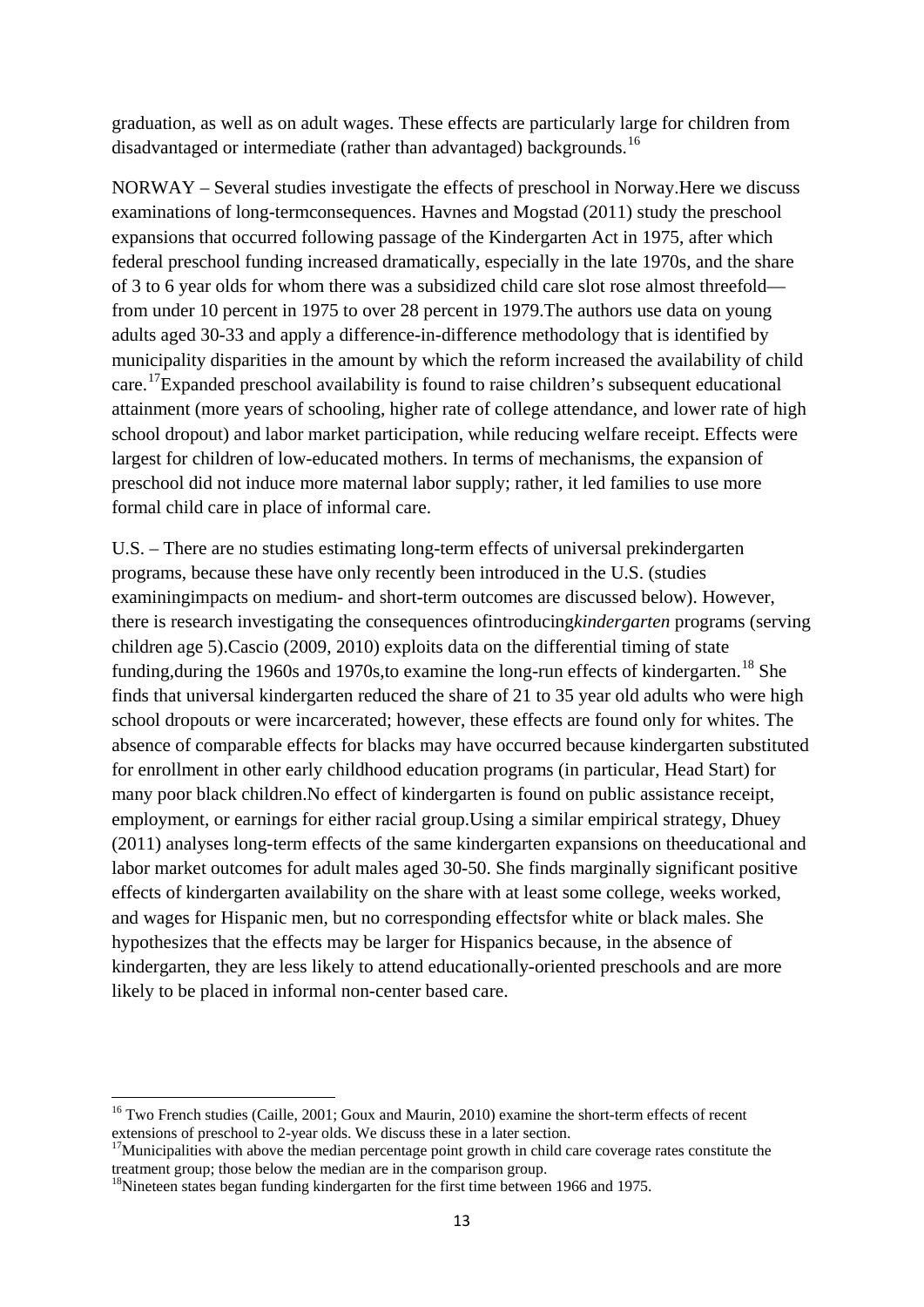#### *Studies assessing effects on adolescents*

GERMANY – Spiess, Büchel, and Wagner (2003) use data from the German Socio-Economic Panel (GSOEP) for 1984-1994 to examine how kindergarten attendance is related to  $7<sup>th</sup>$  grade school placement. Identification is based on a relatively limited set of controls and the authors acknowledge the possibility that kindergarten attendance differs based on unobserved characteristics.<sup>[19](#page-14-0)</sup> Noting this potential shortcoming, no effect of kindergarten is found for German citizens; however, immigrants attending kindergarten are more likely to be placed in the intermediate (Realschule) or university preparatory (Gymnasium) tracks and much less often placed in the less demanding Hauptschule track (the probability of attending the least demanding track is predicted to decrease from 72 to 46 percent for immigrant children who attended kindergarten, versus those who did not).

INDIA – Hazarika and Viren (2010) analyse how attending government sponsored early childhood developmental facilities (called Anganwadi), analogous facilities run by nongovernmental organizations, or preschool classrooms, fromage 0-6, is related to school enrollment and grade progression at ages 7-19. Since participation is potentially endogenous, they use an IV approach with enrollment in an early childhood developmental program instrumented by presence in the village of an Anganwadi center or a school offering preschool classes. Previous participation in an early childhood program is estimated to raise the school enrollment of 7-19 year olds by 31 percentage points – with strong positive effects estimated for both 7-12 and 13-19 year olds – and also speeds grade progression conditional on enrollment.

NORWAY - Black, Devereux, Loken, and Salvanes (2010) examine the effects of government subsidized preschool on national exam grades for children at age 16, using variation in child care prices as an instrument for preschool attendance. Preschool attendance at age 3-5 is found to have a positive effect on children's future national exam grades, with the largest impacts for children from low-income families. (Results by mother's education level are mixed.) Drange and Kjetil (2010) use a difference-in-difference approach to study the 1988 introduction of free preschool for 5-year olds in two districts in Oslo (which eliminated co-payments otherwise required of parents).<sup>[20](#page-14-1)</sup> The program was intended to raise school achievement of children of immigrants and the authors find that it did lead to higher grade point averages at age 16 for these children; however, this effect was significant only for girls.

SWEDEN – Fredriksson, Hall, Johansson, and Johansson (2010) analyze the effects of preschool attendance on test scores at age 13 for four cohorts of children born between 1967 and 1982, a period when preschool enrollment increased dramatically. They focus on the gap in test scores between children of immigrants and those with native-born parents, thus accounting for general cohort-specific trends (but not those differing by immigration status of the parents). Preschool attendance is found to significantly close a portion of the language

<span id="page-14-0"></span><sup>&</sup>lt;sup>19</sup> Additional caveats include the limitation of the study to West Germany and small sample sizes (206 German citizens and 110 residents).

<span id="page-14-1"></span> $20$ The comparison group consists of children in districts that did not make preschool free of charge at this time.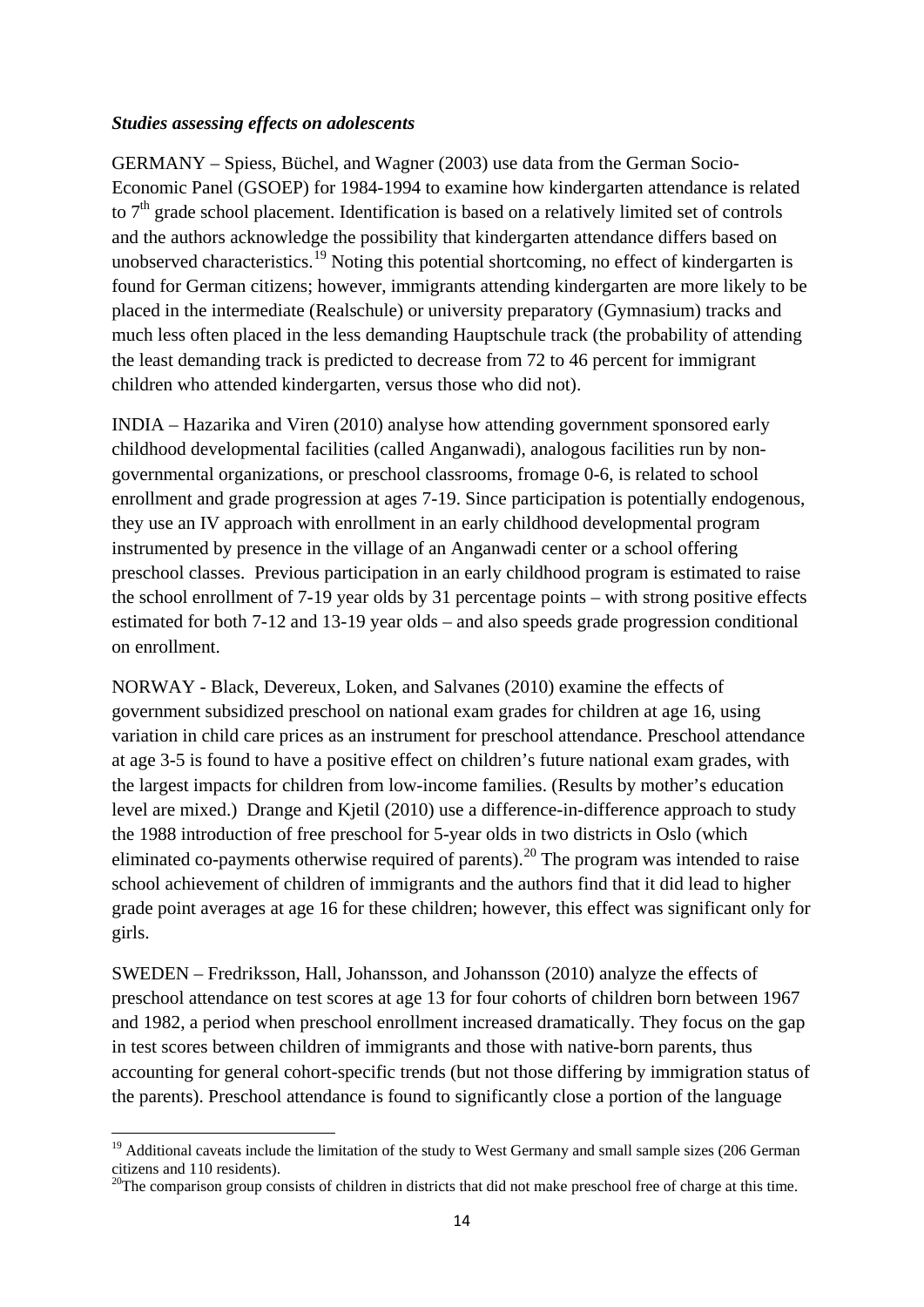score disparity between children of immigrants, and their peers with native-born parents. However, preschool attendance is not observed to affect the gap in scores on another test, measuring inductive reasoning, nor whether children completed an academic secondary school degree.

URUGUAY - Berlinski, Galiani, and Manacorda (2008) analyze a government sponsored expansion in preschool provision that occurred during the late 1990s/early 2000s.Enrollment in public preschools increased 76 percent between 1995 and 2004, with particularly large growth for disadvantaged children (e.g. enrollment of children from households in the bottom quintile of the income distribution rose from 20 percent in 1991 to 60 percent in 2002). Using data on children aged 7-15 and controlling for family fixed effects to address possible selection into preschool, children who attended preschool were more likely to be enrolled in school and had completed more grades; both effects increased with child age.<sup>[21](#page-15-0)</sup>The estimatedimpacts were particularly large for children with low-educated parents or living outside the capital city, Montevideo.

U.S. – There are no studies that follow children exposed to universal prekindergarten programs to adolescence, because these programs are still quite recent in the United States. However, one of the studies discussed above in the context of effects on adults (Dhuey, 2011),finds that *kindergarten* expansions led to reduced grade retention among Hispanic children, non-English speakers, children of immigrants, and children from low SES households.

### *Studies assessing effects on school readiness or primary school performance*

ARGENTINA - Berlinksi, Galiani, and Gertler (2009) analyze how a government sponsored expansion in prechool provision affectedchildren's test scores and behavior in third grade. Subsequent to a 1993 law mandating universal preschool, the government added new preschool classrooms in local primary schools between 1993 and 1999. Take-up was very high, with each new slot leading to approximately one additional child being enrolled in preschool. Using an identification strategy that exploits regional differences in the availability of new preschool spaces, the authors find that an additional year of preschool increased language and math test scores by around 0.23 of a standard deviation, and also led to improved attention, effort, class participation, and discipline. The test score effects were larger for children living in areas with relatively high poverty rates (differential effects on behavioral outcomes not reported).

CANADA - Baker, Gruber and Milligan (2008) study the introduction of a universal \$5-aday child care subisdy program for children aged 0-4 in Quebec. The program did not explicitly provide preschools or prekindergarten – and thus differs from the universal preschool programs in other countries considered here -- but instead supplied subsidies such that parents' maximum child care expense would be \$5 per day. The program led to large

<span id="page-15-0"></span> $21$  Thus identification is based on differences in outcomes for children attending preschool compared to siblings who did not. This procedure controls for time-invariant household factors but not for potential confounding factors that differ across siblings.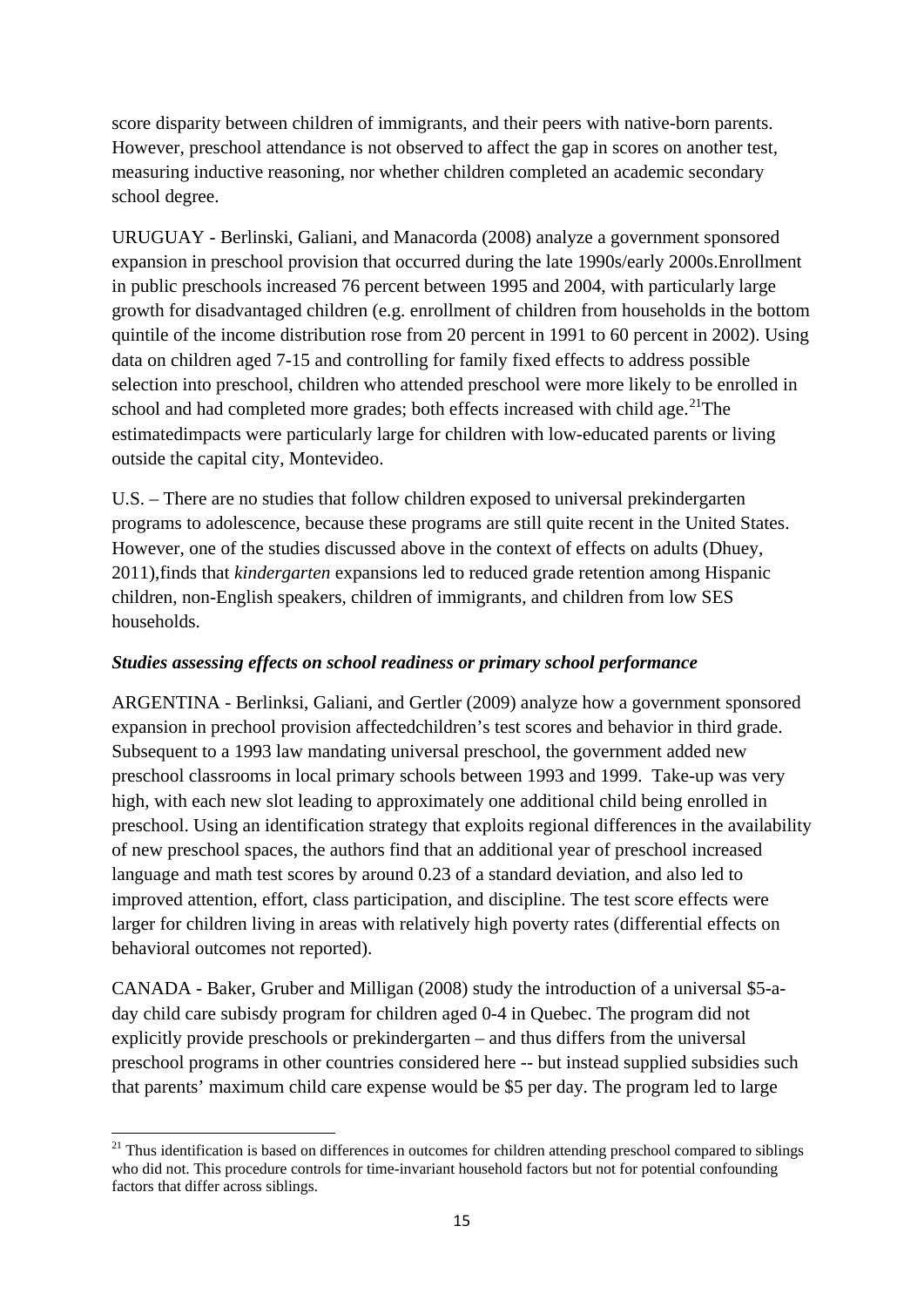increases in maternal employment and in the use of non-parental child care. Using a DD strategy, changes in outcomes are compared between children in Quebec (the treatment group) and the rest of Canada (the controls). They find significant negative effects of the subsidy program on socio-emotional and health outcomes of children under the age of 5. The authors examine a range of possible mechanisms and highlight the likely roles of strong increases in maternal labor supply that are accompanied by worse parental health and relationship quality, and more hostile, less consistent parenting. In addition, much of the expansion of child care slots was for informal care which may have relatively poor average quality. Using a similar econometric strategy, Lefebvre, Merrigan, and Roy-Desrosiers (2011) confirm that the subsidies significantly increased mothers' employment and child care use. They further demonstrate that the program had negative effects on children's vocabulary (PPVT) scores at age 5, which they attribute to the low average quality of child care available in Quebec during this period.

DENMARK - Datta Gupta and Simonsen (2010a) examine the effect of universal preschool on child behavior at age 7, taking advantage of municipality-leveldifferences in the availability of preschool slots (with children placed in family day care when preschool is unavailable).<sup>[22](#page-16-0)</sup> Children who attended preschool at age 3 (for less than 30 hours per week) do not differ in behavior from those cared for exclusively by parents, whereas those in family day care had more behavior problems than either of the other groups. In a related paper, Datta Gupta and Simonsen (2010b) reported that by age 11, children who attended family day care no longer had worse behavior than those who had attended preschool (and they did not differ on cognitive outcomes), but they liked school less. Esping-Andersen and co-authors (in press) examine the effects of attending preschool, as compared to family day care or parental care, on children's reading scores at age 11. Using regression models that include fairly extensive controls (but do not account for unobserved heterogeneity between those attending different types of child care), they find that preschool attendees have significantly higher test scores, with the largest effects for children from the bottom of the income or reading score distributions.

FRANCE – Caille (2001) looks at how preschool enrollment at age 2 (rather than the usual age 3) is related to early school performance for children born at the beginning of the 1990s. Using logistic regression models with controls for child and family characteristics, he finds that children starting preschool at 2 are slightly less likely to be retained than those beginning at 3, with especially large effects for children of immigrants. Goux and Maurin (2008) take advantage of regional variations to examine how early (at age 2) preschool enrollment is related to subsequent school achievement, and find no evidence of significant differences.

GERMANY – Felfe and Lalive (2011) investigate how center-based care provided to 0-3 year olds affects social development, language skills and school grades measured at ages 2 through 10, exploiting differential post-unification changes in the availability of childcare slots between East and West Germany. Formal care is associated with small developmental benefits for the average child (estimated from OLS models) but large and lasting benefits for

<u>.</u>

<span id="page-16-0"></span> $22$ The sample includes children born in September or October of 1995 and followed through 2003.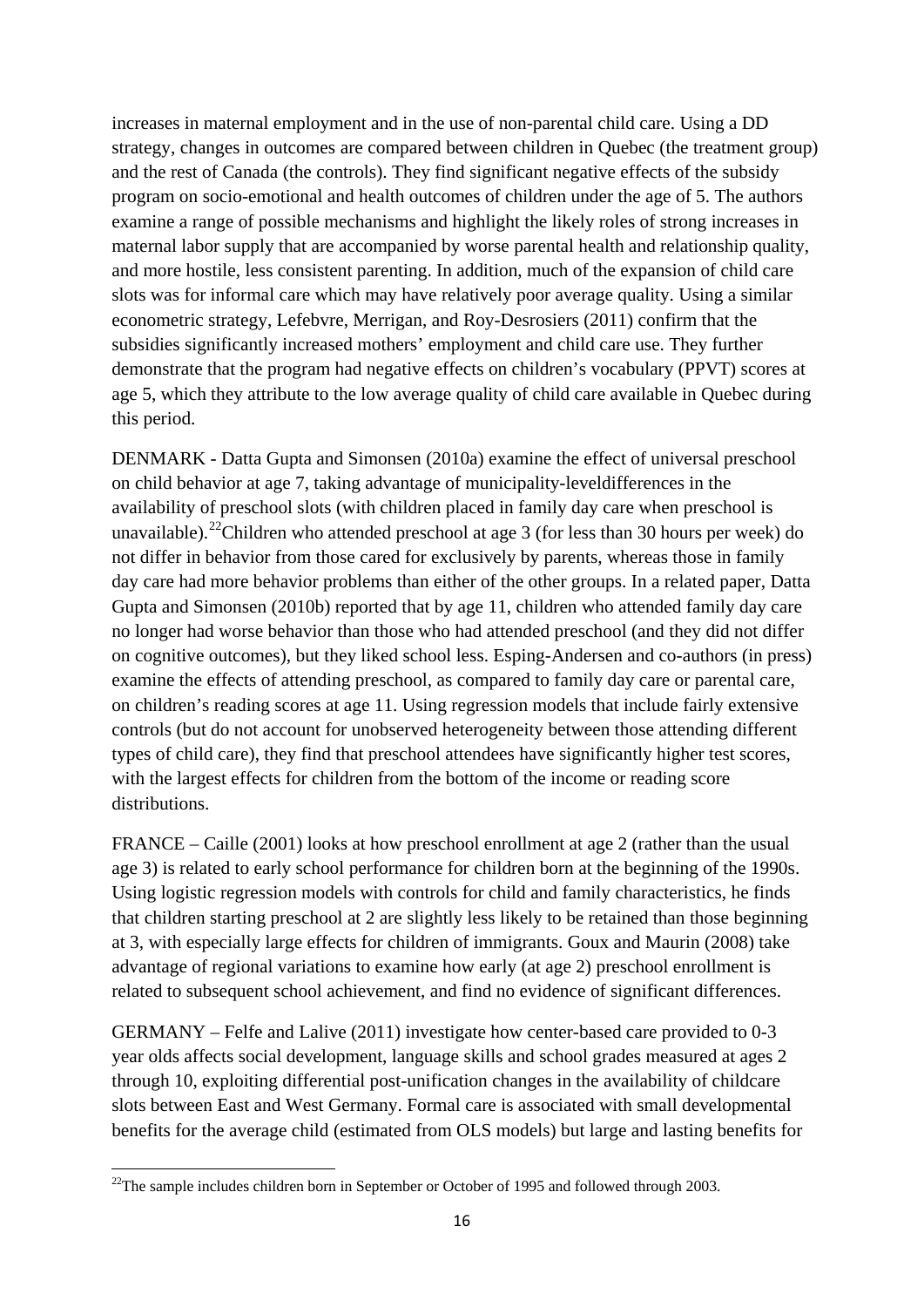the marginal child (estimated from IV models). The difference occurs in part because the newly cared for children tend to be from low socio-economic status families where formal childcare, and the induced increases in maternal employment, are most beneficial.

U.S.–There have been several studies of the recently introduced universal pre-kindergarten programs, which now cover more than 25 percent of 4 year olds and a much smaller share (4 percent) of 3 year olds (Barnett et al., 2010; Ruhm, 2011).<sup>[23](#page-17-0)</sup> Most of this researchfocuses on school readiness, although some also examines outcomes later in primary school.

Magnuson, Ruhm, and Waldfogel (2007a and 2007b) use data from the Early Childhood Longitudinal Study-Kindergarten Cohort of children in kindergarten in 1998 to examine the effects of attending pre-kindergarten as distinct from other types of childcare or parental care. Their estimates include an exceptionally detailed set of controls for child, family, background, school and neighborhood characteristics. IV estimates are also provided in Magnuson et al.  $(2007a)$ , with access to state prekindergarten used as instruments.<sup>[24](#page-17-1)</sup>They show that children, particularly those who are disadvantaged, attending prekindergarten in the year before kindergarten enter school with better math and reading skills; however, some of these gains dissipate by fifth grade (around age 11) or may be offset by later compensatory education that targets less prepared children.Additionally, Magnuson, Ruhm, and Waldfogel (2007a) find that children attending pre-kindergarten enter school with higher levels of behavior problems, which persist to first grade; however, this does not occur for those attending a prekindergarten program at their current public school.

Figlio and Roth (2009) provide further evidence on the behavioral effects of pre-kindergarten, using detailed longitudinal administrative data for children attending public school in Florida. Using an IV strategy identified by the presence or absence of a public prekindergarten program in the student's local zoned elementary school, they find that attending prekindergarten reduces behavior problems, and suspension or grade retention rates during the first few years of primary school. The largest benefits are observed for children from families with low levels of education or from disadvantaged neighborhoods.

Fitzpatrick (2008) uses data on fourth graders from the National Assessment of Educational Progress (NAEP) and a difference-in-difference methodology to show that Georgia's universal pre-kindergarten program increased the reading and math scores of disadvantaged children and those in small towns or rural areas, while reducing the probability of grade retention.<sup>[25](#page-17-2)</sup> Effects for other groups are less consistent.<sup>[26](#page-17-3)</sup>

<span id="page-17-0"></span><sup>&</sup>lt;sup>23</sup>There are also several recent investigations of child care subsidy programs for low-income families in the United States(see e.g. Herbst and Tekin, 2010a, 2010b, 2011; Johnson et al., 2011) but these targeted programs are not our focus here. Similarly, we do not discuss the many studies examining the effects of child care or preschool attendance on child outcomes (see review in Waldfogel, 2006), as they do not examine universal or

<span id="page-17-1"></span>large-scale preschool programs.<br><sup>24</sup>Access is measured by state prekindergarten spending per poor child under the age of 6 or the fraction of children under age 6 in the state attending prekindergarten programs.

<span id="page-17-2"></span><sup>&</sup>lt;sup>25</sup>The treatment group consists of Georgia children turning *A* years old on or after September 1, 1995. The comparison group includes Georgia children turning 4 before that date, as well as children in other states. 26 In related work, Fitzpatrick (2010) examines the effects of universal pre-kindergarten programs in Georgia

<span id="page-17-3"></span>and Oklahoma on children's preschool enrollment and mothers' employment.Universal pre-kindergarten is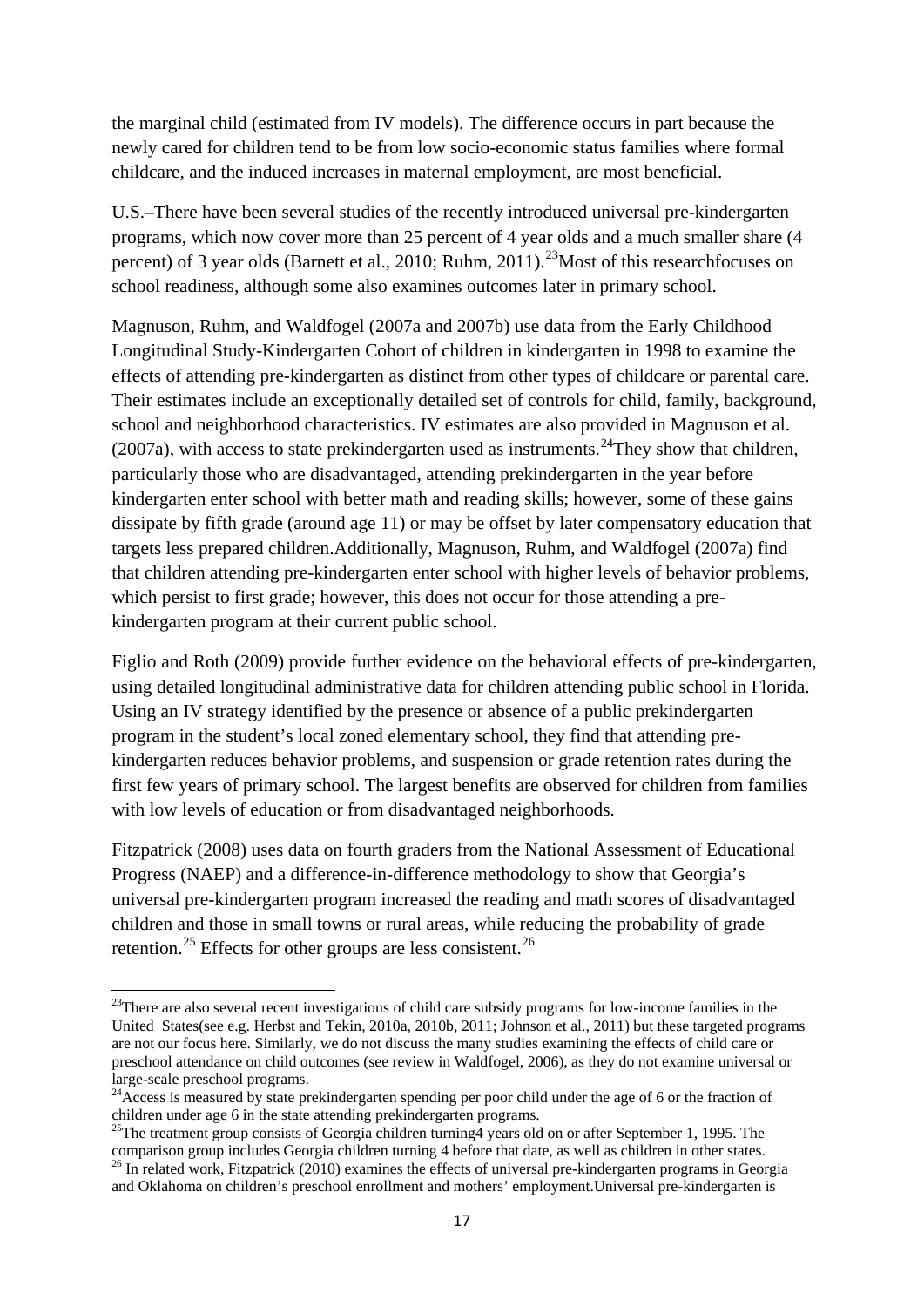Gormley and co-authors (2005, 2008) have carried out several studies of Oklahoma's universal pre-kindergarten program. Using a regression discontinuity method, taking advantage of the birthday cut-off for enrollment, they find positive effects on children's literacy and math, as well as socio-emotional development, with the largest benefits for disadvantaged children. Wong and co-authors (2008) apply a similar RD approach to analyse the effects of five state pre-kindergarten programs (in Missouri, Oklahoma, New Jersey, South Carolina, and Wyoming). The results vary somewhat by state but, overall, are positive for language skills, literacy, and math. $^{27}$  $^{27}$  $^{27}$ 

#### **4. Discussion**

.<br>-

Research on the long-run effects of parental leave and early childhood education policies is growing rapidly, but we cannot yet say with confidence exactly what the consequences of these policies are. In part, this uncertainty results from the extensive data demands required to conduct such research and becauseaverage effects may depend on the details of the policies implemented and of the institutional environment (e.g. the quality and affordability of nonparental child care). Despite this uncertainty, some trends are beginning to emerge.

Expansions of parental leave policies may be desirable for a variety of reasons, including their role in improving the labor market outcomes of women, assisting families in balancing the competing demands of home and the workplace, and possibly improving maternal and child health. However, there is currently only limited evidence that expansions of leave durations in Europe have led to long-run improvements in educational or labor market outcomes of the children whose parents are affected by them. One possibility is that such benefits are hard to measure or are confined to specific sub-groups. This would be the case, for instance, where benefit extensions affected relatively few parents or where effects varied among those covered. Consistent with this, we note that in Carneiro et al's (2010) study of the Norwegian expansions, no effects were uncovered when the analysis sample includes parents likely to be ineligible for the benefit increases. Conversely, beneficial consquences were found when the estimates were focused upon the women likely to be influenced by the expansions. A second potential explanation is that leave durations in Europe were sufficiently long, even before recent extensions, so as to yield most of the possible benefits to children. Investments of parental time may have a particularly high return when they occur at the very beginning of the child's life and European countries have long provided leave during this period. Consistent with this, we note that the strongest evidence of long-term gains is in Carneiro et al.'s (2010) study of the Norwegian expansion of paid leave from zero to four months, covering precisely the very young child ages where gains may be particularly large. This distinction is also relevant when considering policy changes in the United States, where rights to paid leave are almost completely absent, and entitlements to short unpaid leave are available to some but not all new parents.

shown to raisepreschool enrollment by at least 14 percent but with little effect on mothers' employment, except in rural areas.

<span id="page-18-0"></span> $27$  Studies of other individual state programs also report benefits of pre-kindergarten at school entry, as well as some positive effects sustained until later grades. These studies (of programs in California, Louisiana, Michigan, New Jersey, New Mexico, North Carolina, and Tennessee) are reviewed in Barnett et al., 2010; see also Weiland and Yoshikawa (2010) who study a pre-kindergarten program in Massachusetts.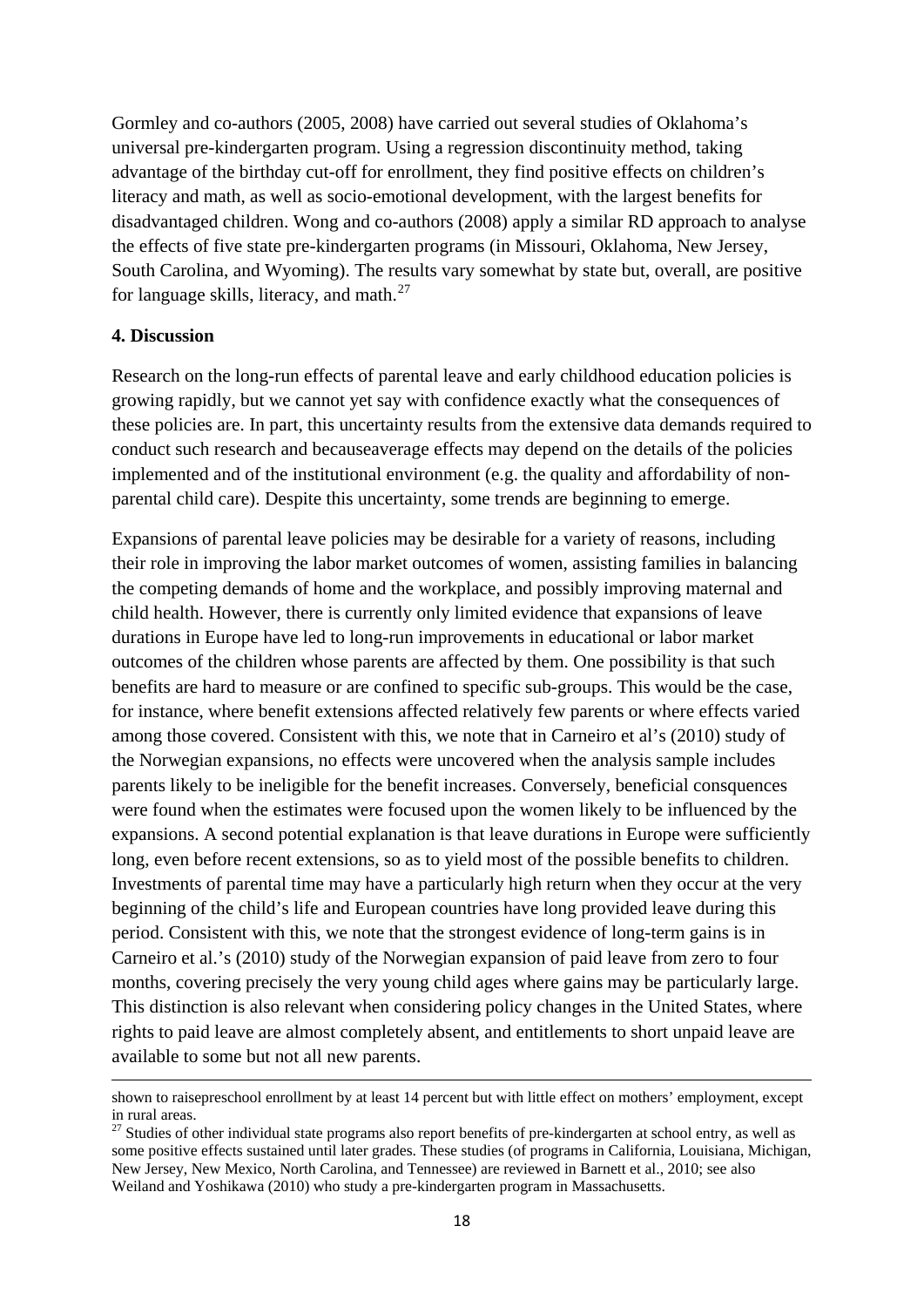By contrast, the results are far more uniform for research examining early childhood education. Expansions of these programs, to cover either more children of a given age or younger children, are found to yield benefits at school entry, in adolescence, or for adults in virtually all studies. Generally, these gains are largest for those who are disadvantaged (e.g. those who come from low-income or immigrant households) and in many studies the positive effects are largely restricted to these groups. Exceptions to this pattern are obtained in some U.S. investigations, probably because high quality subsidized child care had been available to many low-income childrenthrough Head Start, even before the expansions. Similarly, the mixed or negative results obtained in Canada probably occurred because the expanded child care subsidies increased the use of relatively low-quality informal care (and simultaneously raised maternal employment).

These findings suggest that expansions of early child care and education yield benefits but with two caveats. First, obtaining these favorable consequences requires an institutional structure where high quality non-parental care is available and affordable. Second, the gains are generally largest for disadvantaged children. This suggests that the case for expansions of high quality early education targeting disadvantaged children is stronger than that for universal programs. However, universality may have other advantages. For example, it may increase political support for maintaining high program quality and foster a unity of national early childhood experiences.Moreover, most of the aforementioned benefits observed for disadvantaged children came from universal programs and we cannot conclude that narrowly targeted programs would necessarily have the same effects.

There is much scope for interesting future research. Our current understanding of long-term consequences remains quite limited, in part because many interesting policy innovations have not been in place for a sufficient period of time to observe such effects with confidence. In addition, longer elapsed time periods between early childhood and the outcomes of interestwould permit the study of potential mediating and moderating factors, the effects of which are quite challenging to account for. Moreover, the set of dependent variables previously examined isrelatively restricted, most often focusing on educational and labor market outcomes. For example, we know almost nothing about the medium-or longer-run effects of these programs forhealth, family functioning, criminality, social cohesion, or happiness, all of which represent important topics for subsequent investigation.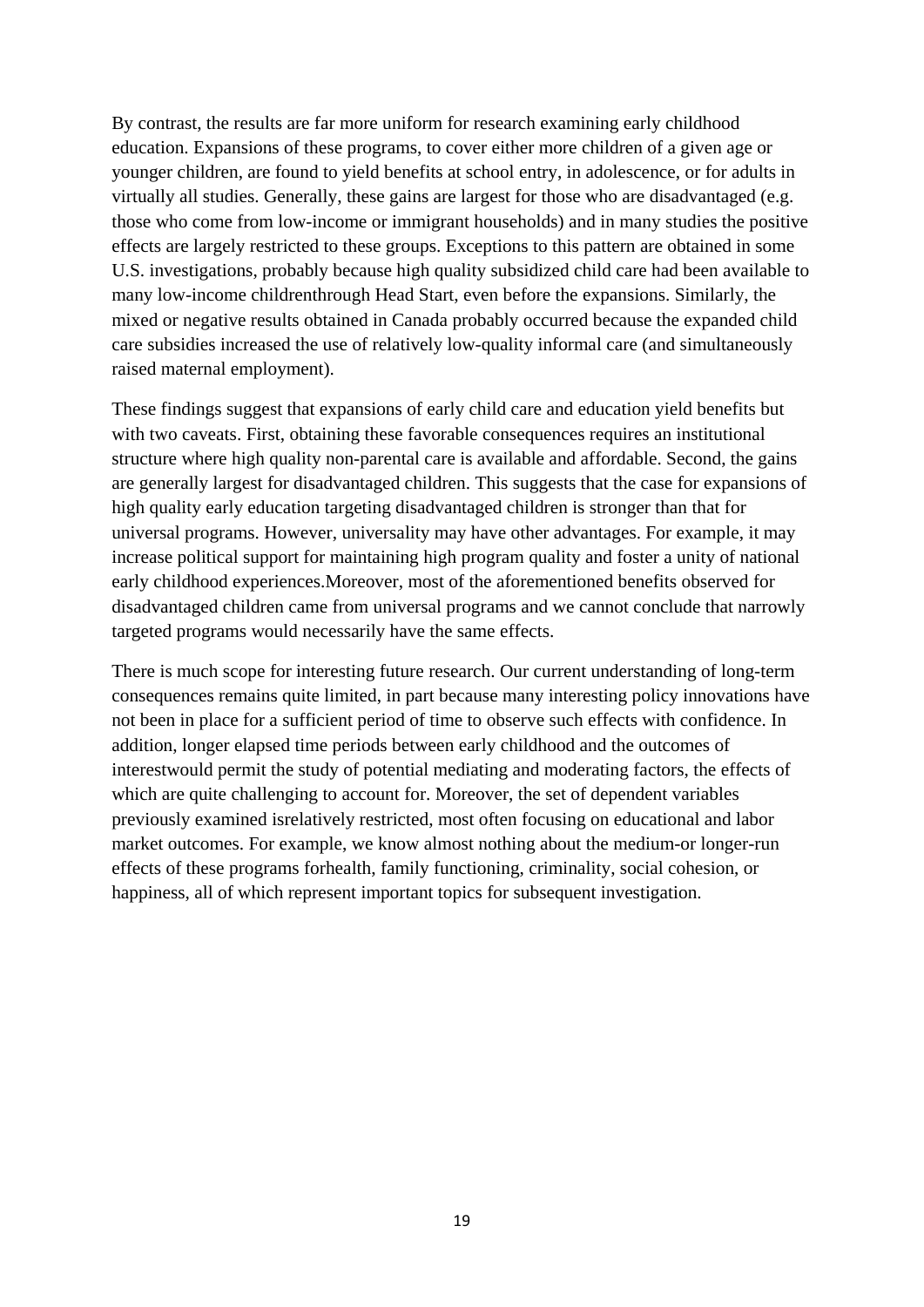### **5. References**

Almond, Douglas, and Currie, Janet (2011)."Human capital development before age five." In Orley Ashenfelter and David Card (eds). *Handbook of Labor Economics.*Amsterdam: North Holland.

Baker, Michael, Gruber, Jonathan, and Milligan, Kevin. (2008). "Universal child care, maternal labor supply and family well-being." *Journal of Political Economy* 116(41): 709- 745. (2008b)

Baker, Michael and Milligan, Kevin (2008). "Maternal employment, breastfeeding, and health: Evidence from maternity leave mandates." *Journal of Health Economics* 27(4): 871– 887.

Baker, Michael, and Milligan, Kevin (2010). "Evidence from maternity leave expansions of the impactof maternal care on early child development." *Journal of Human Resources* 45(1): 1-32.

Baker, Michael and Milligan, Kevin (2011). "Maternity leave and children's cognitive and behavioral development." NBER Working Paper No. 17105.

Barnett, Steven, Epstein, Dale, Carolan, Megan, Fitzgerald, Jen, Ackerman, Debra, and Friedman, Alison (2010). *The State of Preschool, 2010.*Rutgers University, National Institute for Early Education Research. Available at: [http://nieer.org/yearbook/pdf/yearbook.pdf.](http://nieer.org/yearbook/pdf/yearbook.pdf)

Berlinski, Samuel, Galiani, Sebastian, and Gertler, Paul (2009). "The effect of pre-primary education on primary school performance." *Journal of Public Economics* 93(1-2): 219-234.

Berlinski, Samuel, Galiani, Sebastian, and Manacorda, Marco (2008). "Giving children a better start: Pre-school attendance and school-age profiles." *Journal of Public Economics* 92(5-6): 1416-1440.

Bingley, Paul, and Westergaard-Nielsen, Niels (in press). "Intergenerational transmission and day care in Denmark." In Ermisch, John, Jantti, Markus, and Smeeding Timothy (eds).*Inequality from Childhood to Adulthood: A Cross-National Perspective on the Transmission of Advantage.* New York: Russell Sage Foundation.

Black, Sandra, Devereux, Paul, Loken, Katrine, and Salvanes, Kjell (2010). "The perils of pre-school? The effect of child care on academic performance." Available at: [http://client.norc.org/jole/soleweb/11228.pdf.](http://client.norc.org/jole/soleweb/11228.pdf)

Blau, David and Currie, Janet (2006). "Pre-school, day care, and after-school care: Who's minding the kids?" Pp. 1163-1278 in Hanushek, Eric and Welch, Finis (eds) *Handbook of the Economics of Education, Volume 2.*Amsterdam: North Holland.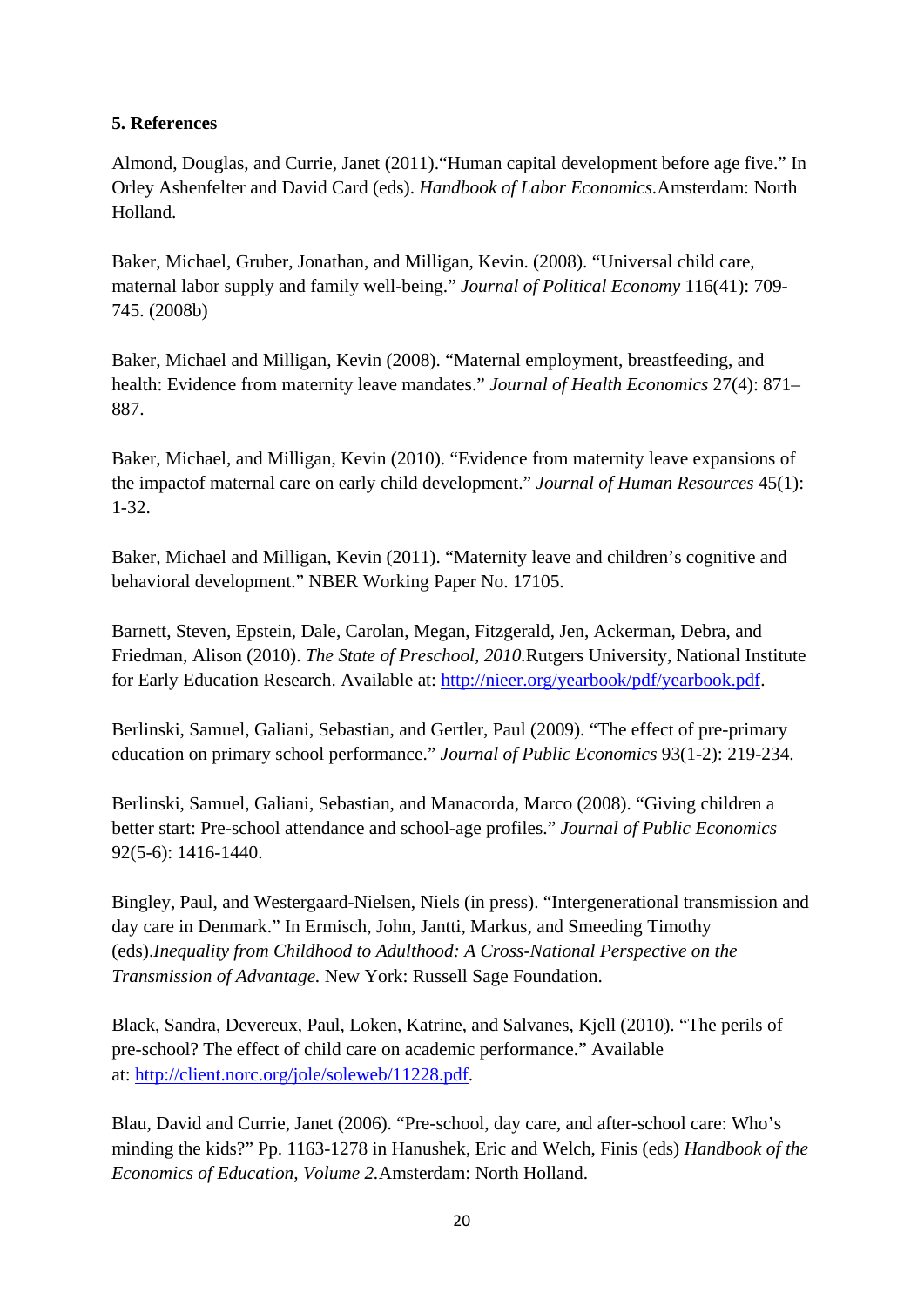Caille, Jean-Paul (2001). "Scolarisation à 2 ans et réussite de la carrière scolaire au début de l'école élémentaire." *Éducations et Formations* 60 : 7-18. Available at: [ftp://trf.education.gouv.fr/pub/edutel/dpd/revue60/article1.pdf.](ftp://trf.education.gouv.fr/pub/edutel/dpd/revue60/article1.pdf)

Carneiro, Pedro, Løken, Katrine, and Salvanes, Kjell. 2010. "A Flying Start? Long-Term Consequences of Maternal Time Investments in Children During Their First Year of Life." IZA Discussion Paper No. 5362.

Cascio, Elizabeth (2009). "Do investments in universal early education pay off? Long-term effects of introducing kindergarten into public schools." NBER Working Paper 14951.

Cascio, Elizabeth (2010). "What happened when kindergarten went universal?" *Education Next*, 10(2), 62-69.

Cools, Sara, Fiva, Jon, and Kirkeboen, Lars (2011). "Causal effects of paternity leave on children and parents." CESifo working paper.

Cunha, Flavio and Heckman, James (2007). "The technology of skill formation." *American Economic Review* 97(2), 31-47.

Datta Gupta, Nabanita and Simonsen, Marianne (2010a). "Non-cognitive child outcomes and universal high-quality child care."*Journal of Public Economics* 94(1-2): 30-43.

Datta Gupta, Nabanita and Simonsen, Marianne (2010b). "Where to put the kids? Effects of type of non-parental child care on pre-teen skills and risky behavior." Available at: [https://www.appam.org/conferences/fall/boston2010/sessions/downloads/1131.2.pdf.](https://www.appam.org/conferences/fall/boston2010/sessions/downloads/1131.2.pdf)

Dhuey, Elizabeth (2011). "Who benefits from kindergarten? Evidence from the introduction of state subsidization." *Education Evaluation and Policy Analysis* 33(1), 3-22.

Drange, Nina and Telle, Kjetil (2010). "The effect of preschool on the school performance of children from immigrant families: Results from an introduction of free preschool in two districts in Oslo." Available at: [http://www.ssb.no/publikasjoner/DP/pdf/dp631.pdf.](http://www.ssb.no/publikasjoner/DP/pdf/dp631.pdf)

Dumas, Christelle, and Lefranc, Arnaud (in press). "Early schooling and later outcomes: Evidence from pre-school extension in France." In Ermisch, John, Jantti, Markus, and Smeeding Timothy (eds). *Inequality from Childhood to Adulthood: A Cross-National Perspective on the Transmission of Advantage.*New York: Russell Sage Foundation.

Dustmann, Christian and Schönberg, Ute (2008). "The effect of expansions in maternity leave coverage on children's long-term outcomes." IZA Discussion Paper No. 3605.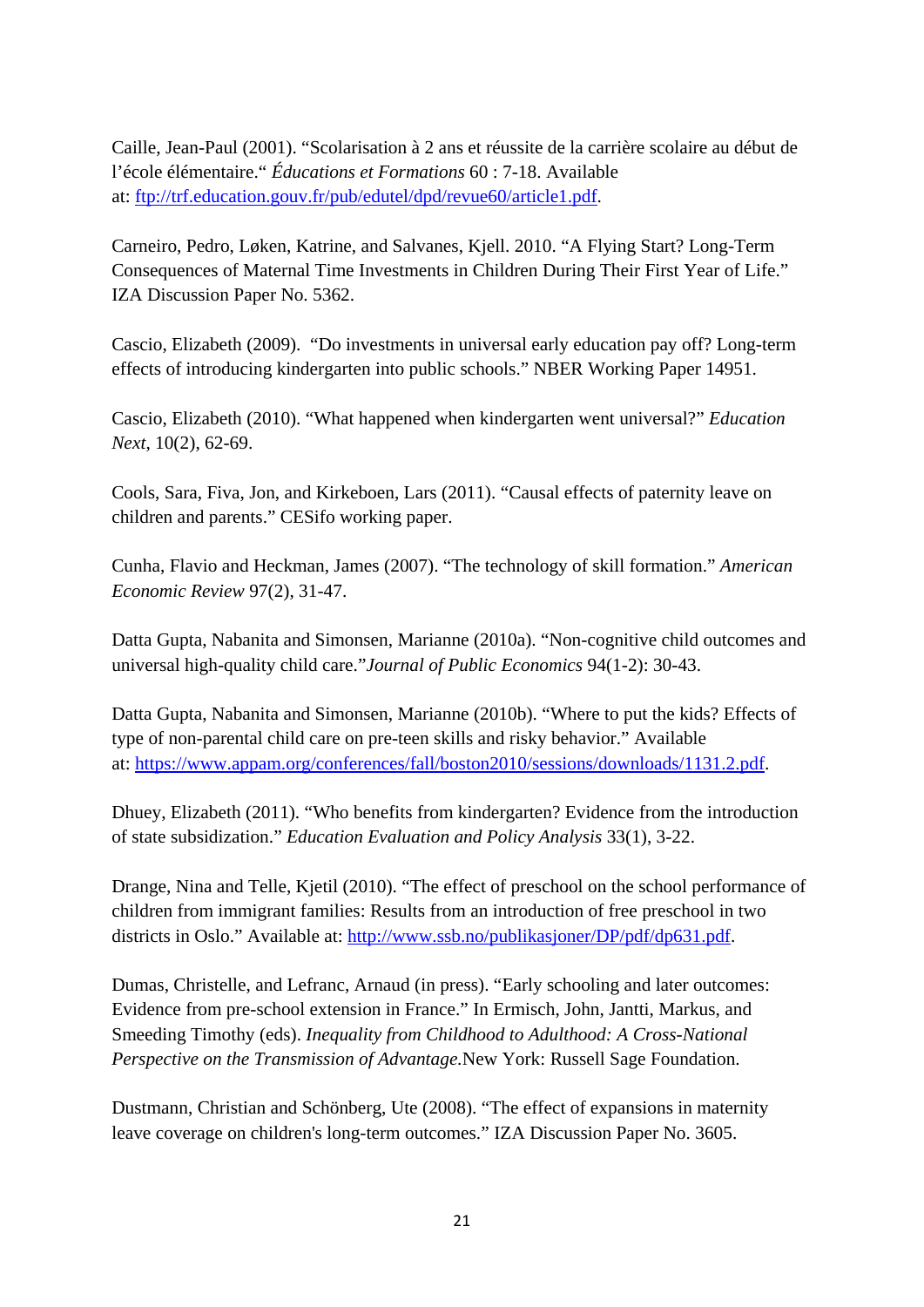Ekberg, John, Eriksson, Rickard, and Friebel, Guido (2005). "Parental leave – a policy evaluation of the Swedish 'daddy month' reform." IZA Discussion Paper No. 1617.

Esping-Andersen, Gosta, Garfinkel, Irwin, Han, Wen-Jui, Magnuson, Katherine, Wagner, Sander, and Waldfogel, Jane (in press). "Child care and school performance in Denmark and the United States."*Children and Youth Services Review*.

Felfe, Christina and Rafael Lalive (2011). "How does early childcare affect child development? Learning from the children of German unification." Mimeo, University of St. Gallen, May.

Figlio, David and Roth, Jeffrey (2009). "The behavioral consequences of pre-kindergarten participation for disadvantaged youth." Pp. 15-42 in Gruber, Jonathan (ed) *The Problems of Disadvantaged Youth: An Economic Perspective.* Chicago: University of Chicago Press.

Fitzpatrick, Maria (2008). "Starting school at four: The effect of universal pre-kindergarten on children's academic achievement." *The B.E. Journal of Economic Analysis and Policy* 8(1): Article 46. Available at: [http://www.bepress.com/bejeap/vol8/iss1/art46.](http://www.bepress.com/bejeap/vol8/iss1/art46)

Fitzpatrick, Maria (2010). "Preschoolers enrolled and mothers at work? The effects of universal pre-kindergarten." *Journal of Labor Economics* 28(1), 51-85.

Fredriksson, Peter, Hall, Caroline, Johansson, Elly-Ann, and Johansson, Per (2010). "Do preschool interventions further the integration of immigrants? Evidence from Sweden." In Johansson, Elly-Ann (ed).*Essays on Schooling, Gender, and Parental Leave, Economic Studies* 121, Department of Economics, Uppsala University.

Gibbs, Chloe, Ludwig, Jens, and Miller, Douglas (2011). "Does Head Start do any lasting good?" NBER Working Paper 17452.Available at [www.nber.org.](http://www.nber.org/)

Gormley, William, Gayer, Ted, Phillips, Deborah, and Dawson, Brittany (2005). "The effects of universal pre-K on cognitive development." *Developmental Psychology* 41(6): 872-884.

Gormley, William, Phillips, Deborah, and Gayer, Ted (2008). ["Preschool programs can boost](http://explore.georgetown.edu/publications/index.cfm?Action=View&DocumentID=35124)  [school readiness.](http://explore.georgetown.edu/publications/index.cfm?Action=View&DocumentID=35124)" *Science* 320: 1723-1724.

Goux, Dominique and Maurin, Eric (2010). "Public school availability for two-year olds and mothers' labour supply." *Labour Economics* 17: 951-962.

Haeck, Catherine (2011). "Increased maternity leave and children's development measured at age four to five: An empirical analysis." Discussion Paper, Katholieke Universitet Leuven.

Havnes, Tarjei and Mogstad, Magne (2011). "No child left behind: Subsidized child care and children's long-run outcomes." *American Economic Journal: Economic Policy* 3(May): 97- 129.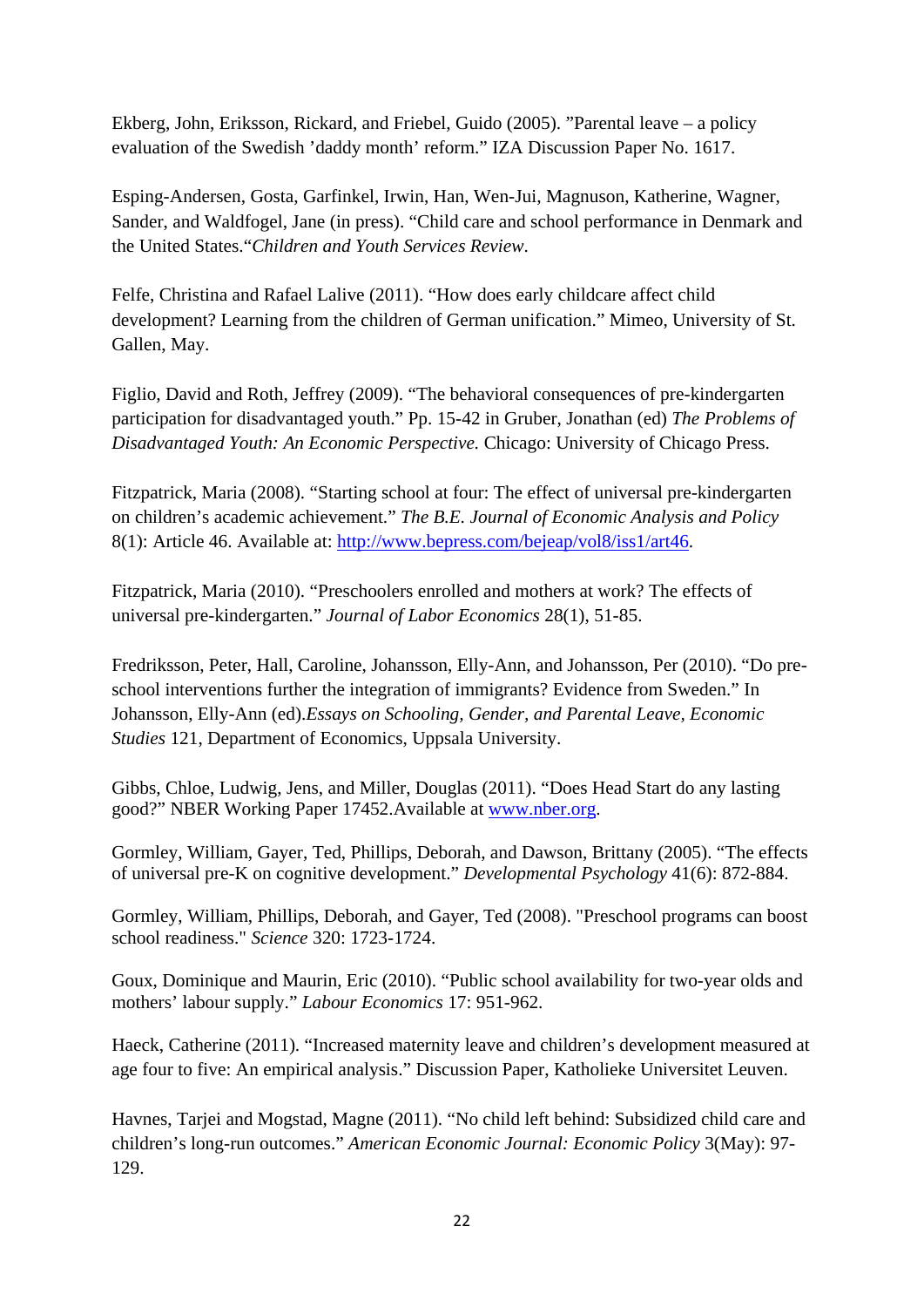Hazarika, Gautam and Viren, Vejoya (2010). "The effect of early childhood developmental program attendance on future school enrolment and grade progression in rural north India", IZA discussion paper no. 5209, September.

Heckman, James J. (2008). "Schools, skills, and synapses." *Economic Inquiry* 46(3): 289-324.

Heckman, James J., Moon, Seong Hyeok, Pinto, Rodrigo, Savelyev, Peter A., and Yavitz, Adam (2010). "The Rate of the Return to the HighScope Perry Preschool Program." *Journal of Public Economics*, 94(1-2): 114–128, (2010).

Herbst, Chris and Tekin, Erdal (2010a). "Child care subsidies and child development." *Economics of Education Review* 29(4): 618-638.

Herbst, Chris and Tekin, Erdal (2010b). "The impact of child care subsidies on child wellbeing: Evidence from geographic variation in the distance to social service agencies." NBER Working Paper16250, available at [www.nber.org.](http://www.nber.org/)

Herbst, Chris and Tekin, Erdal (2011). "Child care subsidies and childhood obesity." *Review of Economics of the Household*9(3): 349-378.

Johansson, Elly-Ann (2010)."The effect of own and spousal parental leave on earnings."IFAU working paper 2010:4.

Johnson, Anna, Ryan, Rebecca, and Brooks-Gunn, Jeanne (2011). "Child care subsidies: Do they impact the quality of care children experience?" Unpublished paper, Columbia University.

Karoly, Lynn, Kilburn, Rebecca, and Cannon, Jill (2005). *Early Childhood Interventions: Proven Results, Future Promise.* Santa Monica, CA: RAND.

Lalive, Rafael and Zweimüller, Josef (2009). "How does parental leave affect fertility and return to work."*Quarterly Journal of Economics* 124(3): 1363-1402.

Lefebvre, Pierre, Merrigan, Phillip, and Roy-Desrosiers, Francis (2011). "Quebec's childcare universal low fees policy 10 years after: Effects, costs, and benefits." CIRPEE Working Paper 11-01.Available

at: [http://www.cirpee.org/fileadmin/documents/Cahiers\\_2011/CIRPEE11-01.pdf.](http://www.cirpee.org/fileadmin/documents/Cahiers_2011/CIRPEE11-01.pdf)

Liu, Qian and Skans, Oskar Nordstrom (2010). "The duration of paid parental leave and children's scholastic performance." *B.E. Journal of Economic Analysis and Policy* 10(1), Article 3.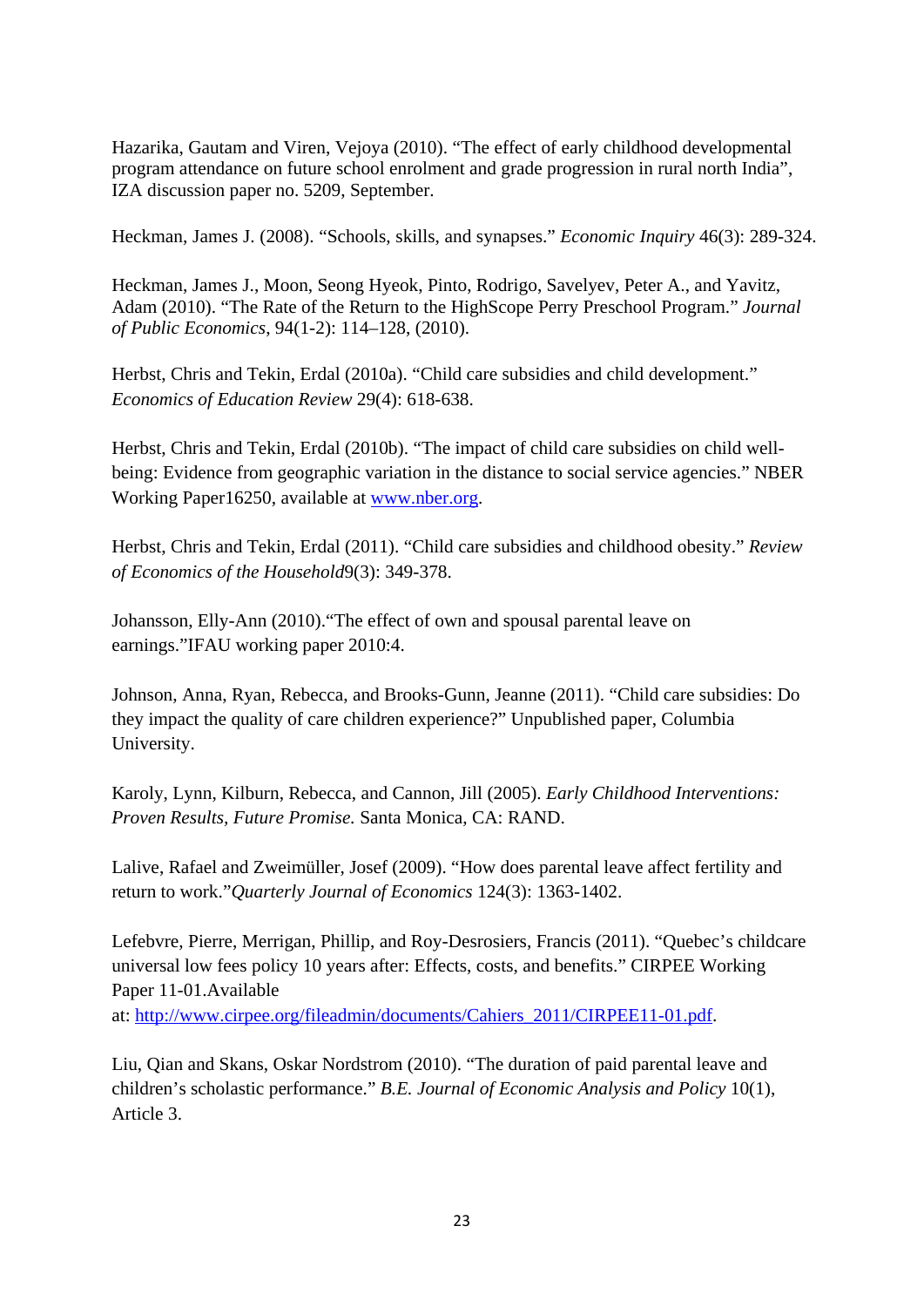Magnuson, Katherine, Ruhm, Christopher, and Waldfogel, Jane (2007a). "Does prekindergarten improve school preparation and performance?" *Economics of Education Review* 26(1): 33–51.

Magnuson, Katherine, Ruhm, Christopher, and Waldfogel, Jane (2007b). "The persistence of preschool effects: Do subsequent classroom experiences matter?" *Early Childhood Research Quarterly* 22(1): 18–38.

Organization for Economic Cooperation and Development (2006).*Starting Strong II: Early Childhood Education and Care*. Paris: Organization for Economic Cooperation and Development.

Rasmussen, Astrid Wurtz (2010). "Increasing the length of parents' birth-related leave: The effect on children's long-term educational outcomes." *Labour Economics* 17: 91-100.

Rege, Mari and Solli, Ingeborg (2011). "The impact of paternity leave on father involvement." Unpublished paper, University of Stavanger.

Ruhm, Christopher J. (1988). "The Economic Consequences of Parental Leave Mandates: Lessons from Europe." *Quarterly Journal of Economics* 113(1), 285–317.

Ruhm, Christopher J. (2000). "Parental Leave and Child Health." *Journal of Health Economics* 19(6), 931–60.

Ruhm, Christopher J. (2011). "Policies to assist parents with young children." *Future of Children: Work and Family* 21(2), 37-68.

Spiess, C. Katharina, Büchel, Felixand Wagner, Gert G. (2003)."Children's school placement in Germany: does kindergarten attendance matter?" *Early Childhood Research Quarterly* 18(2), 255-270.

Tanaka, Sakiko (2005). "Parental Leave and Child Health Across OECD Countries." *Economic Journal* 15(501), F7–F28.

Waldfogel, Jane (2006). *What Children Need.* Cambridge, MA: Harvard University Press.

Washbrook, Elizabeth, Ruhm, Christopher, Waldfogel, Jane, and Han, Wen-Jui (2011). "Public policies, women's employment afterchildbirth, and child well-being." *B.E. Journal of Economic Analysis and Policy* 11(1), Article 43.

Weiland, Christina and Yoshikawa, Hiro (2011). "The impact of an urban universal public prekindergarten program on child language, literacy, and numeracy skills at kindergarten entry." Paper presented at the Association for Public Policy and Management Conference, Boston, MA, November 4-6, 2011.